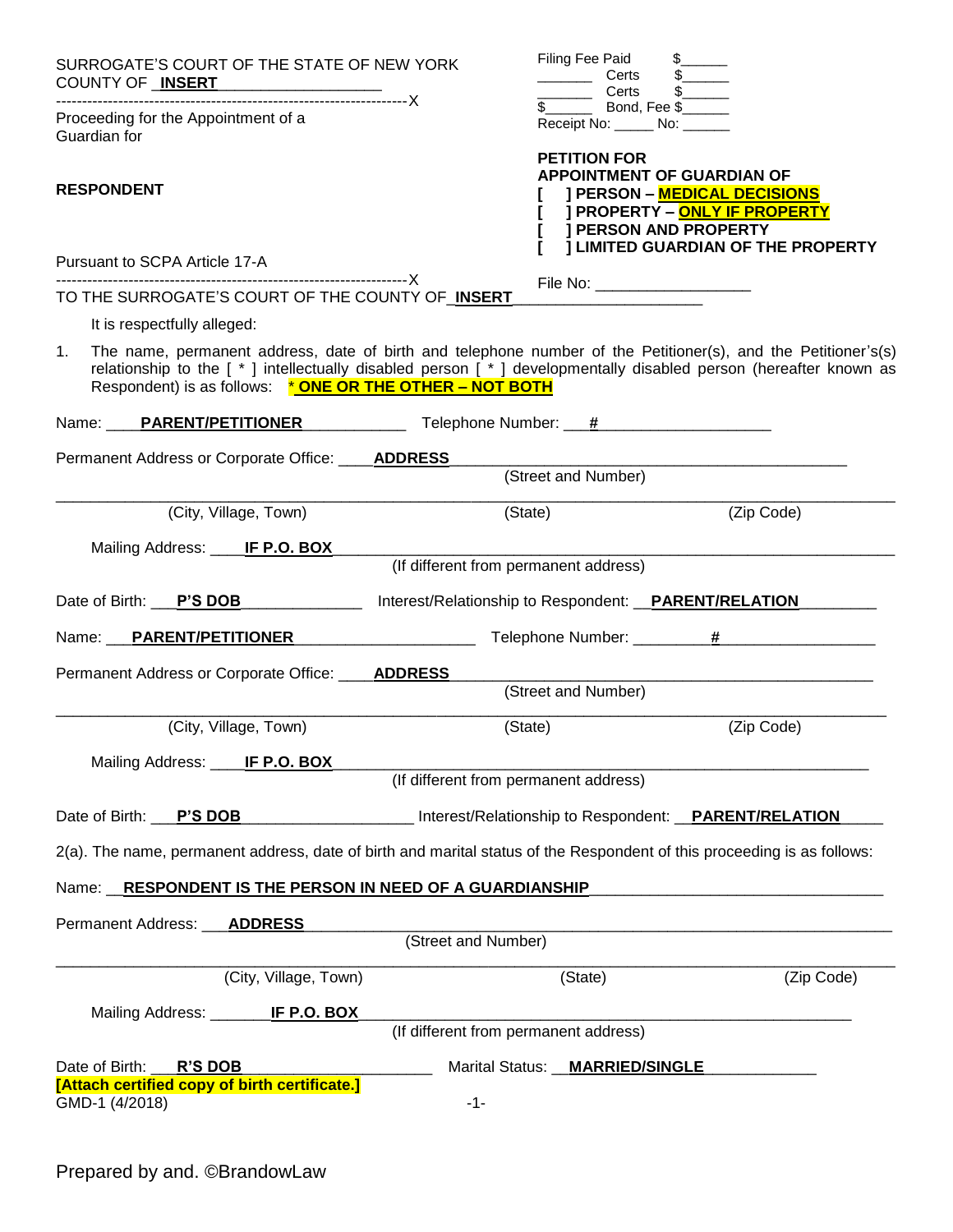2(b). [ ] The Respondent is not admitted to a group home or facility as defined in Section 1.03 and/or Article 15 of the Mental Hygiene Law. **(OR)**

| The Respondent has been admitted to a group home or facility as defined in Section 1.03 and/or Article 15 of the<br><b>COMPLETE BELOW IF LIVING IN A GROUP HOME/FACILITY</b><br>Mental Hygiene Law.                  |  |
|----------------------------------------------------------------------------------------------------------------------------------------------------------------------------------------------------------------------|--|
| _______________________________, Name of group home or facility                                                                                                                                                      |  |
| Material Address of group home or facility                                                                                                                                                                           |  |
| ___________________________________, Name of Director of group home or facility                                                                                                                                      |  |
| Address of Director of group home or facility (Address of Director of group home or facility                                                                                                                         |  |
|                                                                                                                                                                                                                      |  |
|                                                                                                                                                                                                                      |  |
| 3.<br>The names and permanent addresses of the parents of the Respondent and, if the Respondent is married, the<br>[If deceased give date of death and complete Number 6]<br>Respondent's spouse are:                |  |
| Name of Parent: FATHER<br>Date of Birth:<br><b>DOB</b><br>Date of Death: <b>DOD OR N/A</b>                                                                                                                           |  |
| Permanent Address:<br><b>ADDRESS</b><br>(Street and Number)                                                                                                                                                          |  |
| (State)<br>(Zip Code)<br>(City, Village, Town)                                                                                                                                                                       |  |
| Mailing Address: __________ IF P.O. BOX<br>(If different from permanent address)                                                                                                                                     |  |
| Name of Parent: MOTHER<br>Date of Birth: ___ DOB<br>Date of Death: DOD OR N/A                                                                                                                                        |  |
| Permanent<br>Address:<br><b>ADDRESS</b>                                                                                                                                                                              |  |
| (Street and Number)                                                                                                                                                                                                  |  |
| (City, Village, Town)<br>(State)<br>(Zip Code)<br>IF P.O. BOX<br>Mailing Address:                                                                                                                                    |  |
| (If different from permanent address)<br><b>IF RESPONDANT IS MARRIED</b>                                                                                                                                             |  |
| Name of Spouse: NAME OR NONE<br>Date of Birth:<br><b>DOB</b><br>Date of Death: DOD OR N/A                                                                                                                            |  |
|                                                                                                                                                                                                                      |  |
| (Street and Number)                                                                                                                                                                                                  |  |
| (City, Village, Town)<br>(Zip Code)<br>(State)<br>Mailing Address: _____________                                                                                                                                     |  |
| (If different from permanent address)                                                                                                                                                                                |  |
| The names of the adult children and adult siblings, eighteen (18) years of age or older, of the Respondent are as<br>$\overline{4}$ .<br>follows: [Add rider if necessary.] COMPLETE AS NECESSARY OR NOT APPLICABLE. |  |
| Name: NAMEOF BROTHER/SISTER/ADULT CHILD Relationship to Respondent: BROTHER/SISTER/SON/DAUGHTER<br>Permanent Address: _____<br><b>ADDRESS</b>                                                                        |  |
| (Street and Number)                                                                                                                                                                                                  |  |
| (City, Village, Town)<br>(Zip Code)<br>(State)<br>Mailing Address: ______ IF P.O. BOX OR OTHER                                                                                                                       |  |
| (If different from permanent address)<br>-2-                                                                                                                                                                         |  |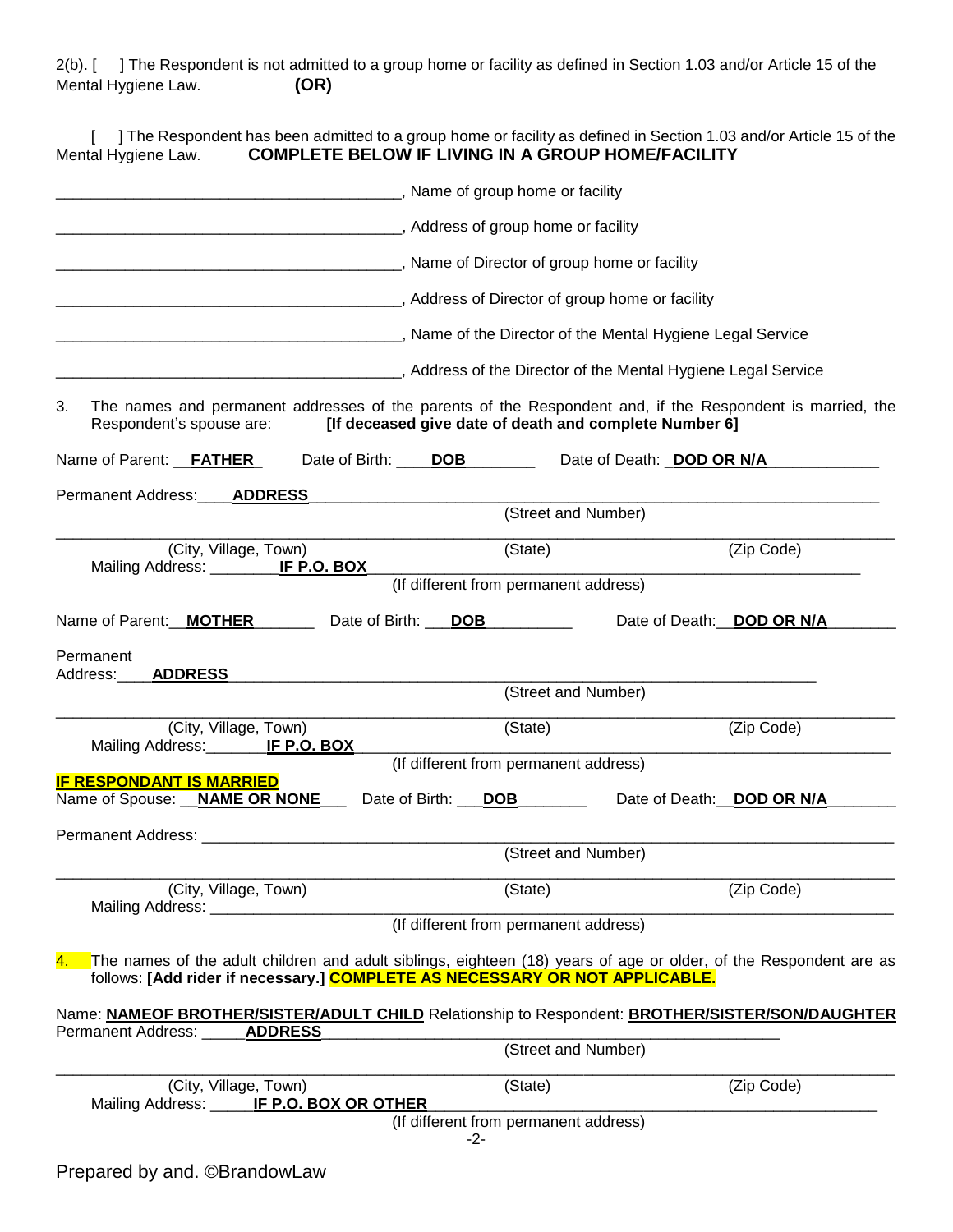| Permanent Address: ______ADDRESS        |                                                                       |                                                                    |                                                                                                                        |
|-----------------------------------------|-----------------------------------------------------------------------|--------------------------------------------------------------------|------------------------------------------------------------------------------------------------------------------------|
|                                         |                                                                       | (Street and Number)                                                |                                                                                                                        |
|                                         | (City, Village, Town)<br>Mailing Address: _____ IF P.O. BOX OR OTHER  | (State)<br>(If different from permanent address)                   | (Zip Code)                                                                                                             |
|                                         |                                                                       |                                                                    |                                                                                                                        |
|                                         |                                                                       |                                                                    | Name: NAME OF BROTHER/SISTER/ADULT CHILD Relationship to Respondent: BROTHER/SISTER/SON/DAUGHTER                       |
| Permanent Address: _____ <b>ADDRESS</b> |                                                                       | (Street and Number)                                                |                                                                                                                        |
|                                         |                                                                       |                                                                    |                                                                                                                        |
|                                         | (City, Village, Town)<br>Mailing Address: _____ IF P.O. BOX OR OTHER  | (State)<br>(If different from permanent address)                   | (Zip Code)                                                                                                             |
|                                         |                                                                       |                                                                    |                                                                                                                        |
|                                         |                                                                       |                                                                    | Name: NAMEOF BROTHER/SISTER/ADULT CHILD Relationship to Respondent: BROTHER/SISTER/SON/DAUGHTER                        |
| Permanent Address: ______ADDRESS        |                                                                       | (Street and Number)                                                |                                                                                                                        |
|                                         | (City, Village, Town)                                                 | (State)                                                            | (Zip Code)                                                                                                             |
|                                         | Mailing Address: <b>IF P.O. BOX OR OTHER</b>                          |                                                                    |                                                                                                                        |
|                                         |                                                                       | (If different from permanent address)                              |                                                                                                                        |
|                                         |                                                                       |                                                                    |                                                                                                                        |
| 5.<br>petition:                         |                                                                       |                                                                    |                                                                                                                        |
|                                         | Name of primary care physician: RESPONDENT'S DOCTOR                   |                                                                    |                                                                                                                        |
|                                         | Post Office Address: <b>_ADDRESS OR OFFICE</b>                        |                                                                    |                                                                                                                        |
|                                         |                                                                       | (Street and Number)                                                | The name and address of the primary care physician if other than a physician having submitted a certification with the |
|                                         | (City, Village, Town)                                                 | (State)                                                            | (Zip Code)                                                                                                             |
| 6.                                      | who live within the State of New York. [If not applicable, so state.] |                                                                    | If the Respondent's parents are both deceased, list the names and addresses of the nearest distributees of full age    |
| Name                                    |                                                                       | <b>Permanent Address</b>                                           | Relationship                                                                                                           |
|                                         |                                                                       | R'S SPOUSE, CHILDREN, SPOUSE, IF APPLICABLE OR NOT APPLICABLE      |                                                                                                                        |
|                                         |                                                                       |                                                                    |                                                                                                                        |
| 7.                                      | care and custody, if other than the parents or spouse:                |                                                                    | The name and address of the person(s) with whom the Respondent resides and/or the person(s) charged with his/her       |
| Name                                    |                                                                       | <b>Permanent Address</b>                                           | Relationship                                                                                                           |
|                                         |                                                                       | <u>IF LIVING AT HOME WITH PARENTS/PETITIONERS – NOT APPLICABLE</u> |                                                                                                                        |
|                                         |                                                                       | IF LIVING IN A GROUP HOME - NAME & ADDRESS OF ASSIGNED CASE WORKER |                                                                                                                        |

Name: **NAMEOF BROTHER/SISTER/ADULT CHILD** Relationship to Respondent: **BROTHER/SISTER/SON/DAUGHTER**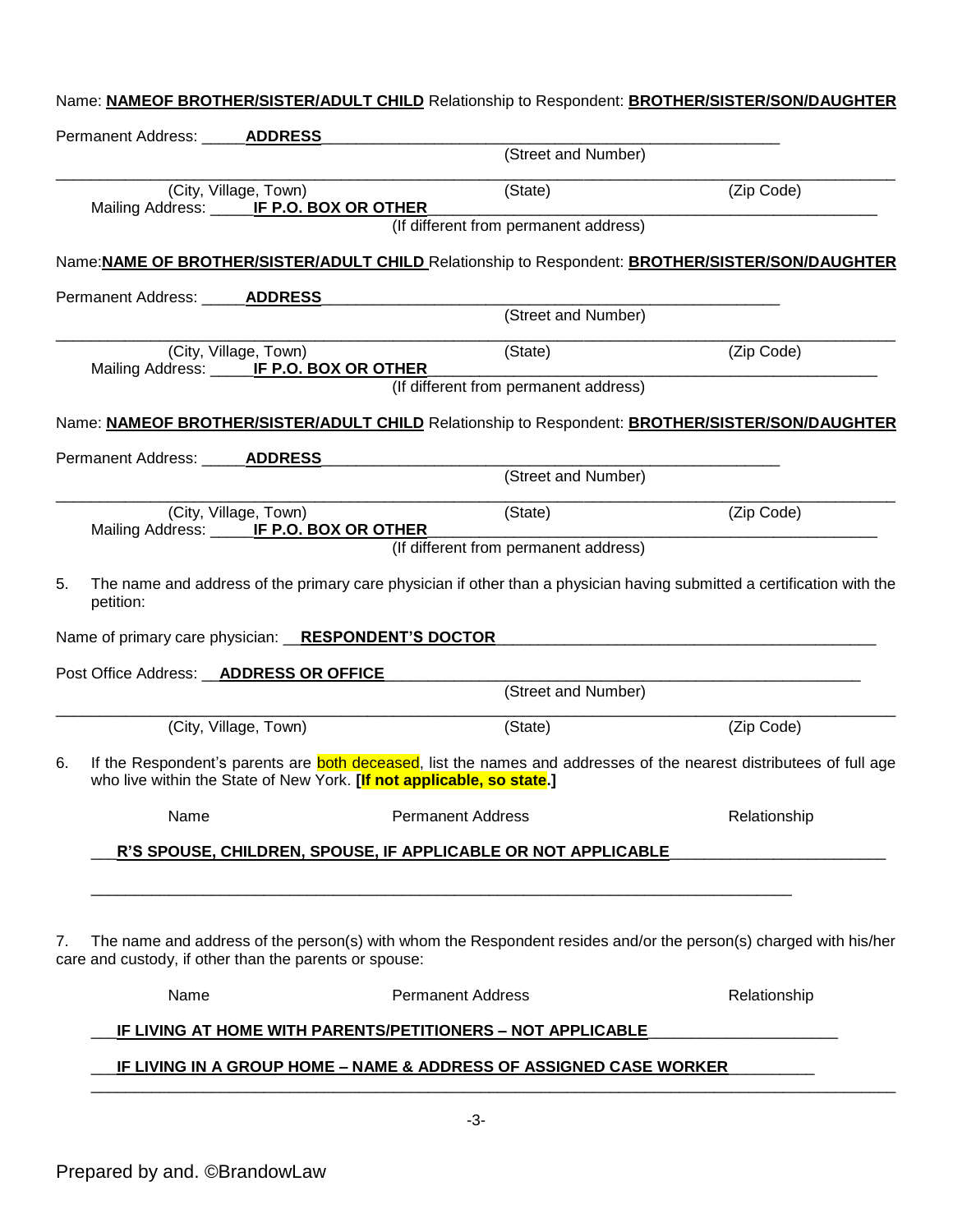8. If Respondent's parents, spouse, adult children or adult siblings are living but not proposed to be appointed guardian, standby guardian or alternate standby guardian, explain why below.

# \_\_**N/A OR INDICATE ESTRANGED FATHER/MOTHER OR**\_\_\_\_\_\_\_\_\_\_\_\_\_\_\_\_\_\_\_\_\_\_\_\_\_\_\_\_\_\_\_\_\_\_\_\_\_

# **ADULT SIBLINGS OR CHILDREN THAT ARE UNABLE TO ACT AT THIS TIME/STATE REASON**\_\_\_\_\_\_\_\_\_\_\_\_

9. The persons proposed to be appointed guardian(s), standby guardian or alternate standby guardian are of sound mind, adult and competent.

10. **[Please check (a) and (b) for guardian of the Respondent's person and property; check (a) for guardianship of the Respondent's person only; or (b) for the guardianship of the Respondent's property only.]**

\_\_\_\_\_\_\_\_\_\_\_\_\_\_\_\_\_\_\_\_\_\_\_\_\_\_\_\_\_\_\_\_\_\_\_\_\_\_\_\_\_\_\_\_\_\_\_\_\_\_\_\_\_\_\_\_\_\_\_\_\_\_\_\_\_\_\_\_\_\_\_\_\_\_\_\_\_\_\_\_\_\_\_\_\_\_\_\_\_\_\_\_\_

(a) [ ] Petitioner(s) (is/are) requesting appointment of a guardian(s) of the Respondent's person and allege(s) the Petitioner(s) (is/are) motivated solely by the best interest of the Respondent for the reasons set forth below:

## **EXAMPLE- WE ARE HIS/HER LOVING PARENTS/RELATION AND HAVE LOVED AND CARED FOR HIM/HER SINCE BIRTH/YEAR AND WISH TO CONTINUE TO DO SO.**

\_\_\_\_\_\_\_\_\_\_\_\_\_\_\_\_\_\_\_\_\_\_\_\_\_\_\_\_\_\_\_\_\_\_\_\_\_\_\_\_\_\_\_\_\_\_\_\_\_\_\_\_\_\_\_\_\_\_\_\_\_\_\_\_\_\_\_\_\_\_\_\_\_\_\_\_\_\_\_\_\_\_\_\_\_\_\_

(b) [ ] Petitioner(s) (is/are) requesting appointment of a guardian(s) of the Respondent's property and allege(s) that the estimated value of all REAL and PERSONAL property to which the Respondent is entitled is:

# \$\_\_**AMOUNT OR N/A**\_\_\_\_\_\_\_\_

## **[Answer question 11 only if requesting guardianship of the property.]**

11. (a) PERSONAL PROPERTY **[State exact title of all bank accounts with account number and balance; any insurance policies by company, policy number, amount insured, name of insured and relationship to Respondent; the name, number of shares and value of all stocks, bonds, and any other personal property including all causes of action the Respondent may have.]** 

\_\_**LIST OR N/A**\_\_\_\_\_\_\_\_\_\_\_\_\_\_\_\_\_\_\_\_\_\_\_\_\_\_\_\_\_\_\_\_\_\_\_\_\_\_\_\_\_\_\_\_\_\_\_\_\_\_\_\_\_\_\_\_\_\_\_\_\_\_\_\_\_\_\_\_\_\_\_\_\_\_\_

(b) REAL PROPERTY **[State whether real property is mortgaged or under a lien and the amount thereof. Indicate whether property is to be occupied as a residence by the Respondent. If not, indicate rental income or whether a sale of the property is contemplated.]**

\_\_\_\_\_\_\_\_\_\_\_\_\_\_\_\_\_\_\_\_\_\_\_\_\_\_\_\_\_\_\_\_\_\_\_\_\_\_\_\_\_\_\_\_\_\_\_\_\_\_\_\_\_\_\_\_\_\_\_\_\_\_\_\_\_\_\_\_\_\_\_\_\_\_\_\_\_\_\_\_\_\_\_\_\_\_\_\_\_\_\_\_\_

\_\_\_\_\_\_\_\_\_\_\_\_\_\_\_\_\_\_\_\_\_\_\_\_\_\_\_\_\_\_\_\_\_\_\_\_\_\_\_\_\_\_\_\_\_\_\_\_\_\_\_\_\_\_\_\_\_\_\_\_\_\_\_\_\_\_\_\_\_\_\_\_\_\_\_\_\_\_\_\_\_\_\_\_\_\_\_\_\_\_\_\_\_

 $\Box$ 

| Location of Property_LIST OR N/A                       | Gross Value \$                          | N/A |      |
|--------------------------------------------------------|-----------------------------------------|-----|------|
| Respondent's Interest                                  | Annual Income \$ N/A                    |     |      |
| $\lceil$   Mortgaged or $\lceil$   Under a Lien \$     | Rental Income \$ N/A                    |     |      |
| Residence to be occupied by Respondent [ ] yes<br>l no | Sale of property contemplated [ ] yes [ |     | l no |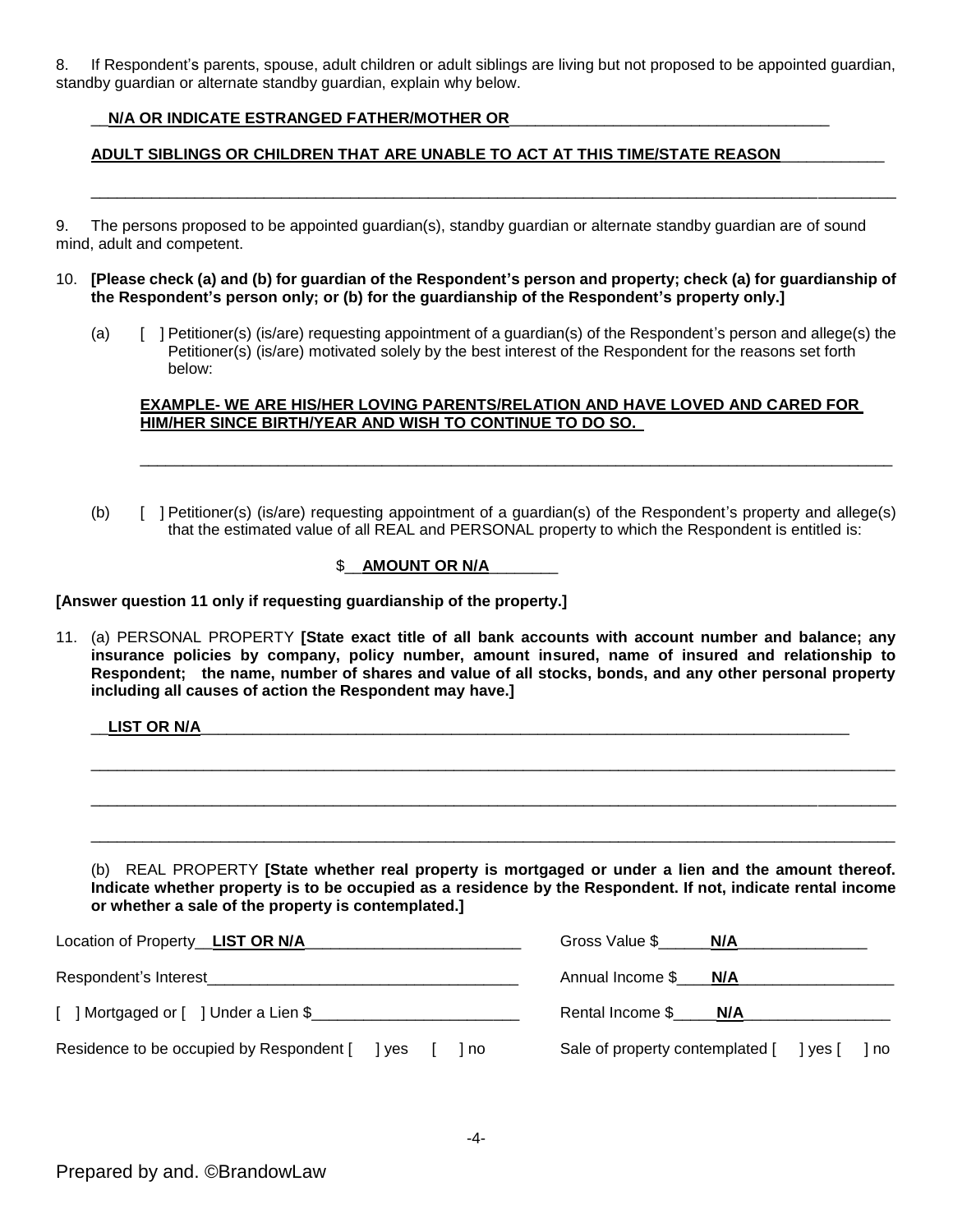#### (c) ANNUAL INCOME OF RESPONDENT FROM ALL SOURCES: **LIST OR N/A**

| $(1)$ Wages to be received from: $\frac{1}{1}$ |  |
|------------------------------------------------|--|
| (2) Pension to be received from:               |  |
| $(3)$ Income from trust: $\sqrt{3}$            |  |
| (4) Governmental entitlements from: COVERTING  |  |
| (5) Other Income:                              |  |

(d) STATE SOURCE OF ALL PROPERTY listed above. **[If any property is derived from an estate or as a result of the death of any person, name the decedent; his or her date of death and relationship to the Respondent; whether a fiduciary has been appointed; court name; file number; and type of letters. Provide a copy of any will or decree directing payment. List names and addresses of all banks, insurance companies and persons from whom payment is expected.]**

## \_**N/A OR NAME ESTATE OF DECEASED NAME/DOB/RELATION**

12. Respondent has been duly certified as a person incapable of managing himself/herself and/or his/ her affairs by reason

\_\_\_\_\_\_\_\_\_\_\_\_\_\_\_\_\_\_\_\_\_\_\_\_\_\_\_\_\_\_\_\_\_\_\_\_\_\_\_\_\_\_\_\_\_\_\_\_\_\_\_\_\_\_\_\_\_\_\_\_\_\_\_\_\_\_\_\_\_\_\_\_\_\_\_\_\_\_\_\_\_\_\_\_\_\_\_

of [ ] intellectual disability [ ] developmental disability, and such condition is permanent in nature or likely to continue indefinitely, as shown by the certification of:

\_\_\_**DR. # 1**\_\_\_\_\_\_\_\_\_\_\_\_\_\_\_\_\_\_\_\_\_\_\_Physician dated: \_**DATE DR. SIGNED**\_\_\_\_\_\_\_\_\_and **DR. #2 OR PSYCH Physician/Licensed Psychologist dated: \_DATE DR/PSYCH. SIGNED** 

Said certifications shall be attached hereto and made part of the petition. [**Where certifications of two licensed physicians are used, at least one certification must evidence special qualifications to make the certification as set forth in SCPA Section 1750 or Section 1750-a. At least one certification must evidence that the physician is familiar with or has professional knowledge in the care and treatment of persons with an intellectual disability or developmental disability, as appropriate.]**

13. **NOT APPLICALBE - [If application for a limited guardian of the property]** Respondent is over the age of 18 years and is employed by

 $\Box$ , located at  $\Box$ 

\_\_\_\_\_\_\_\_\_\_\_\_\_\_\_\_\_\_\_\_\_\_\_\_\_\_\_\_\_\_\_\_\_\_\_\_\_\_\_\_\_\_\_\_\_\_\_\_\_\_\_\_\_\_\_\_\_\_\_\_\_\_\_\_\_\_\_\_\_\_\_\_\_\_\_\_\_\_\_\_\_\_\_\_\_\_\_\_\_\_\_\_\_ (Street/Number) (City, Village/Town) (State) (Zip Code) and is wholly or substantially self supporting by means of his/her wages or earnings from employment.

14. The names, permanent addresses, dates of birth and relationship of the guardian(s) is/are:

**(a)** Name of Guardian, if other than Petitioner: **NAME IF THERE IS ANOTHER COGUARDIAN TO BE APPOINTED THAT IS NOT THE PETITIONER**

| Permanent Address: <b>ADDRESS</b>              |                                                                                                    |                                          |
|------------------------------------------------|----------------------------------------------------------------------------------------------------|------------------------------------------|
|                                                | (Street and Number)                                                                                |                                          |
| (City, Village, Town)                          | (State)                                                                                            | (Zip Code)                               |
| Date of Birth: DOB                             | Interest/Relationship to Respondent: __RELATION_                                                   |                                          |
| Education: LEVEL OF EDUCATION                  |                                                                                                    | Qualifications: LOVING BROTHER/AUNT ETC. |
| to be appointed Guardian of the <mark>[</mark> | (INDICATE)<br>person<br><b>property</b><br>person and property<br>limited guardian of the property |                                          |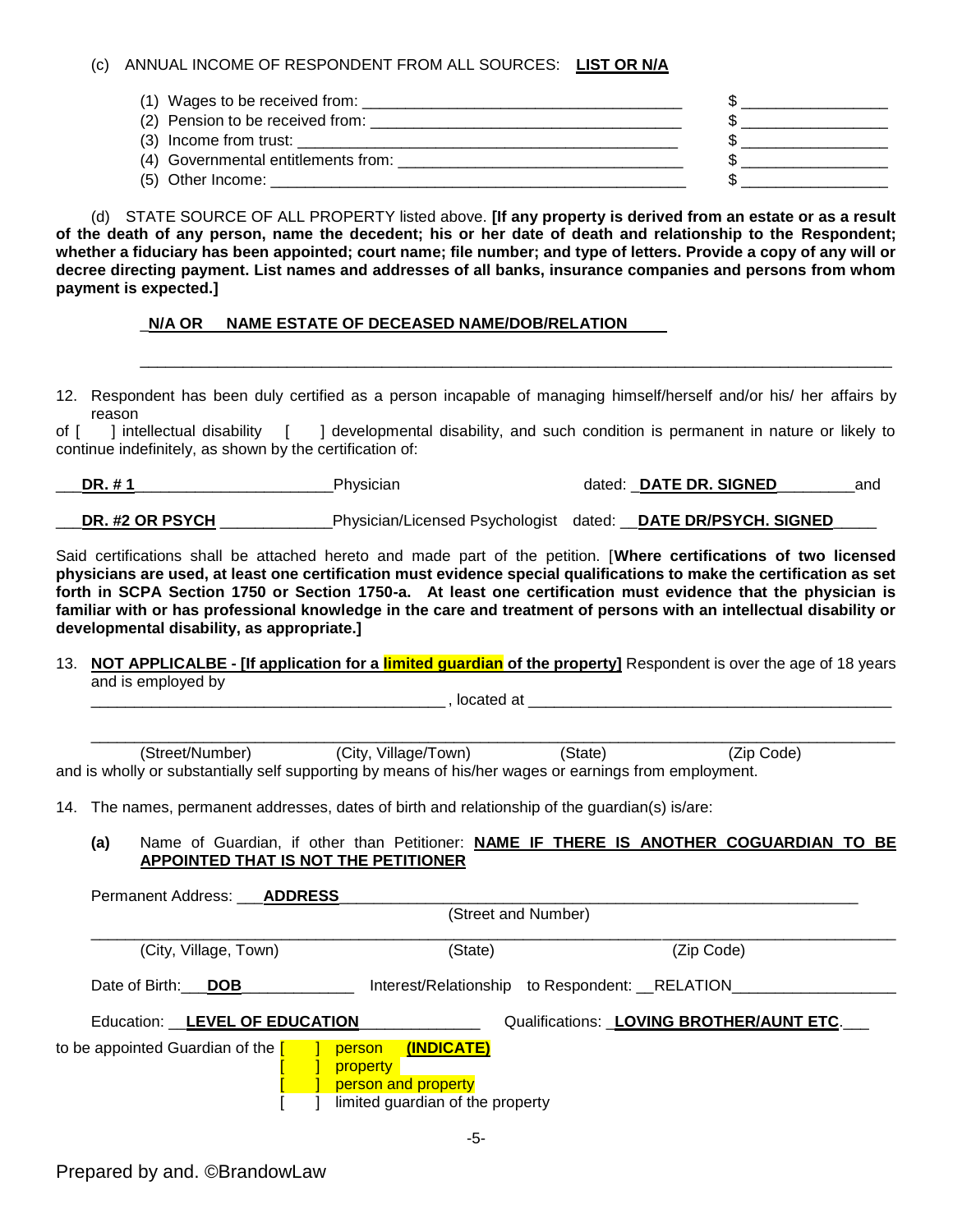# Name of Guardian, if other than Petitioner: **NAME IF THERE IS ANOTHER COGUARDIAN THAT IS NOT THE PETITIONER**

| Permanent Address: ___ <b>ADDRESS</b>       |                                                                                                                                                                                                                                        |                                                  |                                                                                                                     |
|---------------------------------------------|----------------------------------------------------------------------------------------------------------------------------------------------------------------------------------------------------------------------------------------|--------------------------------------------------|---------------------------------------------------------------------------------------------------------------------|
| (Street and Number)                         |                                                                                                                                                                                                                                        |                                                  |                                                                                                                     |
| (City, Village, Town)<br>Date of Birth: DOB | (State)                                                                                                                                                                                                                                |                                                  | (Zip Code)<br>Interest/Relationship to Respondent: __RELATION__________                                             |
|                                             | Education: LEVEL OF EDUCATION                                                                                                                                                                                                          |                                                  | Qualifications: LOVING BROTHER/AUNT ETC.                                                                            |
|                                             | to be appointed Guardian of the $\begin{bmatrix} 1 & 1 \end{bmatrix}$ person $(\text{INDICATE})$<br><b>1</b> property<br>person and property<br>limited guardian of the property                                                       |                                                  |                                                                                                                     |
| (b)                                         | Name of the Standby Guardian: __NAME OR N/A_                                                                                                                                                                                           |                                                  | <u> 1980 - Johann Barbara, martxa alemaniar argumento este alemaniar alemaniar alemaniar alemaniar alemaniar al</u> |
| Permanent Address: ___ <b>ADDRESS</b>       |                                                                                                                                                                                                                                        |                                                  |                                                                                                                     |
|                                             |                                                                                                                                                                                                                                        | (Street and Number)                              |                                                                                                                     |
| (City, Village, Town)                       | (State)                                                                                                                                                                                                                                |                                                  | (Zip Code)                                                                                                          |
|                                             | Date of Birth: DOB _______________ Interest/Relationship to Respondent: RELATION________                                                                                                                                               |                                                  |                                                                                                                     |
|                                             | Education: LEVEL OF EDUCATION                                                                                                                                                                                                          |                                                  | Qualifications: LOVING BROTHER/AUNT ETC.                                                                            |
| (c)                                         | to be appointed Guardian of the $\begin{bmatrix} 1 & 1 \end{bmatrix}$ person (INDICATE)<br><b>J</b> property<br>person and property<br>1 limited guardian of the property<br>Name of the First Alternate Standby Guardian: NAME OR N/A |                                                  |                                                                                                                     |
| Permanent Address: ___ <b>ADDRESS</b>       |                                                                                                                                                                                                                                        | (Street and Number)                              |                                                                                                                     |
| (City, Village, Town)                       | (State)                                                                                                                                                                                                                                |                                                  | (Zip Code)                                                                                                          |
| Date of Birth: DOB                          |                                                                                                                                                                                                                                        |                                                  | Interest/Relationship to Respondent: __RELATION__________                                                           |
| Education: LEVEL OF EDUCATION               |                                                                                                                                                                                                                                        |                                                  | Qualifications: LOVING BROTHER/AUNT ETC.                                                                            |
| (d)                                         | to be appointed Guardian of the $\begin{bmatrix} 1 & 1 \end{bmatrix}$ person (INDICATE)<br>property<br>person and property<br>limited guardian of the property<br>Name of the Second Alternate Standby Guardian: NAME OR N/A           |                                                  |                                                                                                                     |
| <b>Permanent Address:</b>                   | <b>ADDRESS</b>                                                                                                                                                                                                                         |                                                  |                                                                                                                     |
|                                             | (Street and Number)                                                                                                                                                                                                                    |                                                  |                                                                                                                     |
| (City, Village, Town)                       | (State)                                                                                                                                                                                                                                |                                                  | (Zip Code)                                                                                                          |
| Date of Birth:<br><b>DOB</b>                |                                                                                                                                                                                                                                        | Interest/Relationship to Respondent: __RELATION_ |                                                                                                                     |
| Education: LEVEL OF EDUCATION               |                                                                                                                                                                                                                                        |                                                  | Qualifications: LOVING BROTHER/AUNT ETC.                                                                            |
| to be appointed Guardian of the [           | person (INDICATE)<br>property<br>person and property<br>limited guardian of the property                                                                                                                                               |                                                  |                                                                                                                     |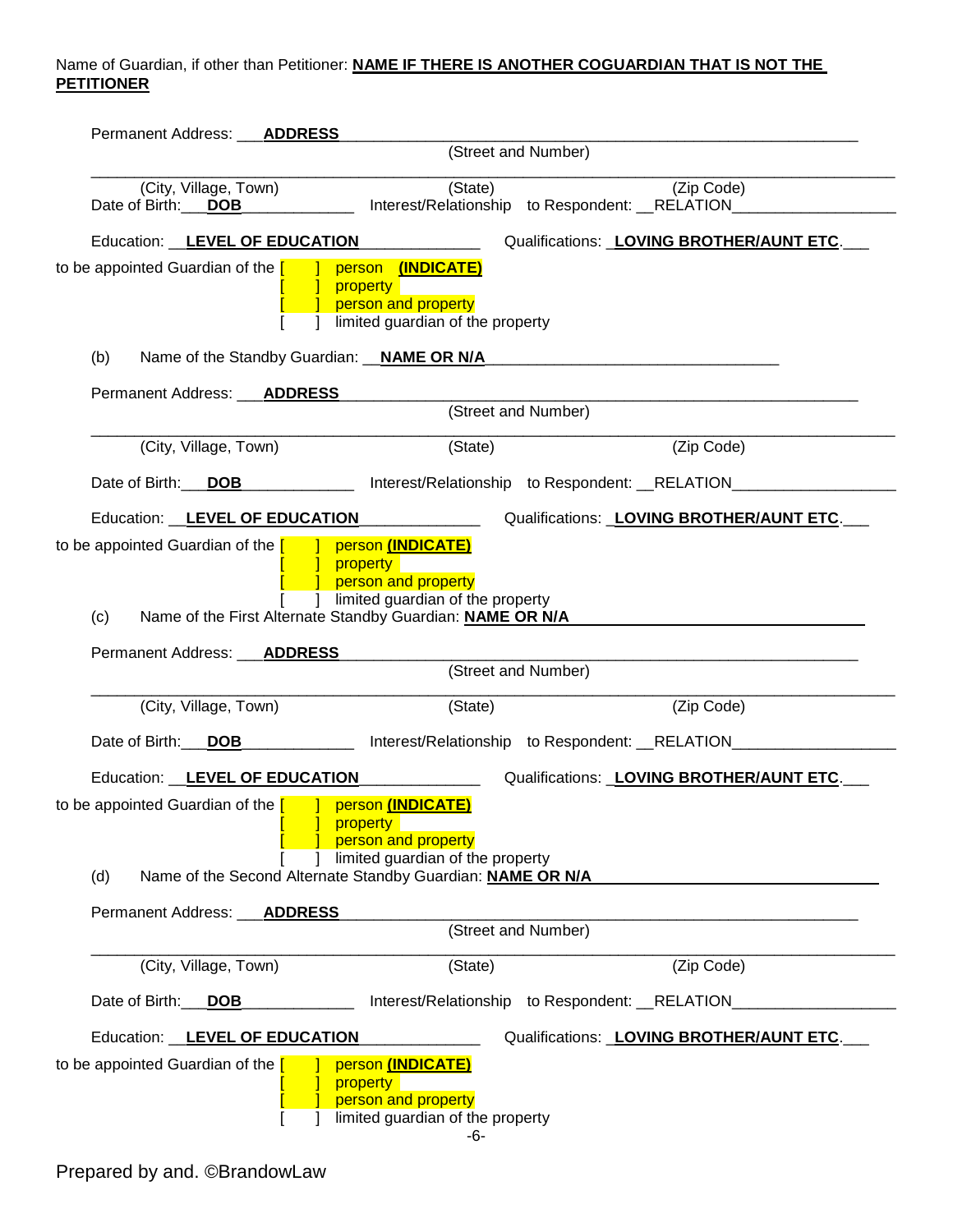#### 15. **[Check appropriate box]:**

- [**X**] (a) Respondent is able to attend the hearing to be scheduled by the court.
- [ ] (b) Respondent's presence at the hearing should be dispensed with because Respondent is medically incapable of being present to the extent that attendance is likely to result in physical harm to Respondent. **[Certification of certifying physician must so attest]**
- [ ] (c) Respondent's presence at the hearing should be dispensed with because **[Specify other circumstances enabling the court to determine that Respondent's presence at the hearing would not be in his/her best interest, attach rider if necessary.]** \_\_\_**ONLY EXTREME**\_\_\_\_\_\_\_\_\_\_\_\_\_\_\_\_\_\_\_\_\_\_\_\_\_
- [ ] (d) Respondent is less than 18 years of age, and Petitioner(s) request(s) that a hearing be dispensed with.
- 16. Respondent never has had a guardian appointed by will or deed or an acting guardian in socage, or a guardian of the person appointed pursuant to Section 384 or 384-b of the Social Services Law.

17. Petitioner(s) [ ] has/have [ ] does/do not have knowledge that a person nominated to be a guardian, or any individual eighteen years of age or over who resides in the home of the proposed guardian: **COMPLETE AS NECESSARY**

- a. Is the subject of a report filed with the Statewide Central Register of Child Abuse and Maltreatment pursuant to the rules of Child Protective Services, following an investigation which determines that some credible evidence of alleged abuse or maltreatment exists, and/or
- b. Has been the subject of or the Respondent in a Child Protective Proceeding commenced pursuant to law, which proceeding resulted in an order finding that the Respondent is an abused or neglected individual.

#### **[If Petitioner has such knowledge, attach an affidavit explaining in detail.]**

18. Petitioner(s) has/have completed and submitted to the court the Request For Information Guardianship Form (OCFS 3909) required to be submitted to the New York State Central Register of Child Abuse and Maltreatment.

#### 19. **[If the Respondent is under the age of 18 years complete the following]:**

The Respondent [ ] is [X] is not a Native American child under the Indian Child Welfare Act of 1978 (25 U.S.C. Sections 1901 - 1963).

- 20. There are no other persons interested in this proceeding upon whom process is required to be served other than those listed above.
- 21. No prior application has been made to any court for the relief requested herein, except: **[Enter NONE or specify]**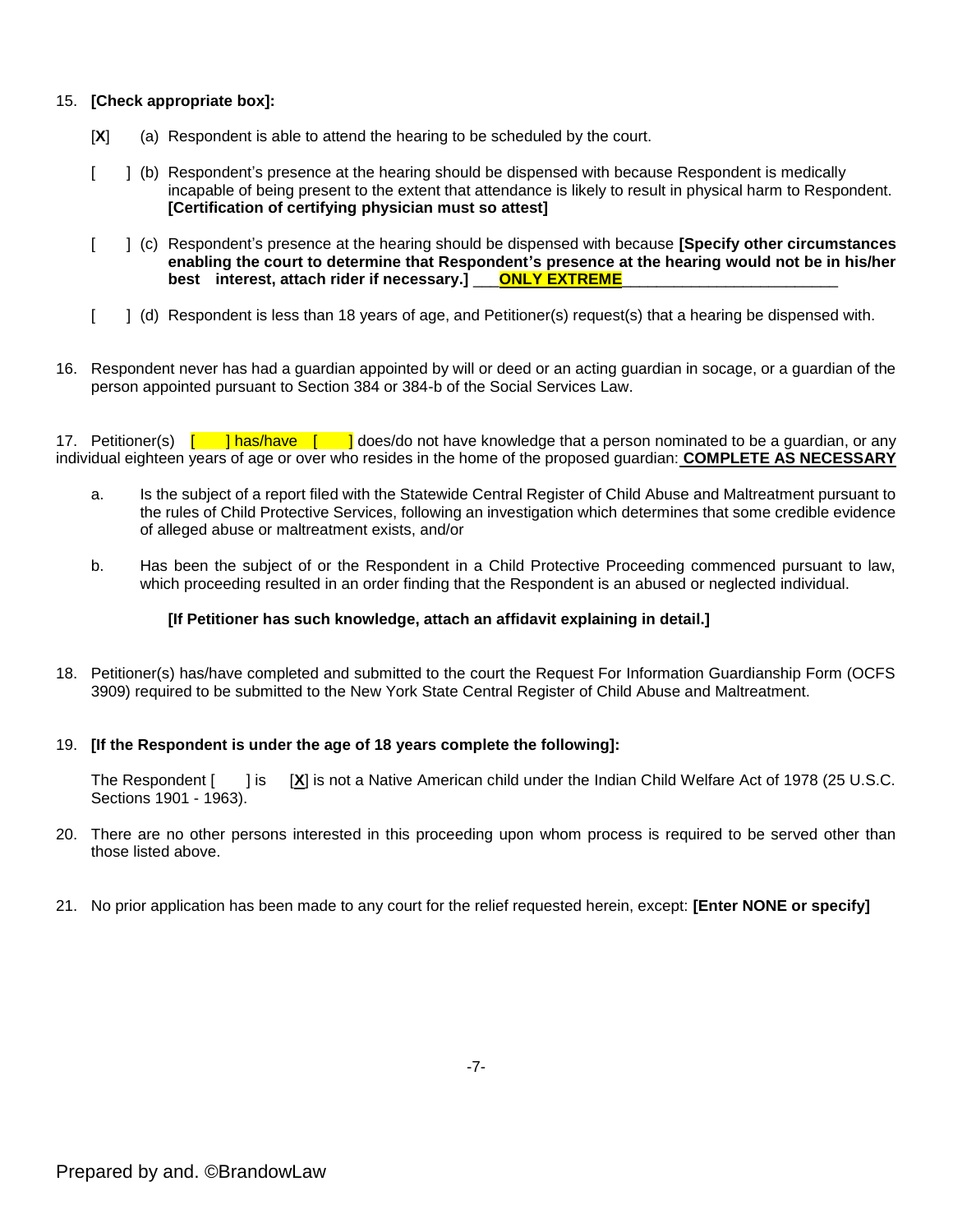WHEREFORE, your Petitioner(s) respectfully request(s) that: **[Check and complete all relief requested**]

| (a) | Letters of Guardianship of the                                                                                                                           |                                                                                                                                                                                                                                                                                                                                                                                                                                                                                      |
|-----|----------------------------------------------------------------------------------------------------------------------------------------------------------|--------------------------------------------------------------------------------------------------------------------------------------------------------------------------------------------------------------------------------------------------------------------------------------------------------------------------------------------------------------------------------------------------------------------------------------------------------------------------------------|
|     | person<br>] property<br>] person and property<br>I limited guardianship of the property<br>of the Respondent be granted to _NAME PETITIONERS/COGUARDIANS |                                                                                                                                                                                                                                                                                                                                                                                                                                                                                      |
| (b) | Appointment of ____NAME OR N/A                                                                                                                           | as Standby Guardian of the measurement as Standby Guardian of the                                                                                                                                                                                                                                                                                                                                                                                                                    |
|     | person<br>] property<br>] person and property<br>] limited guardianship of the property<br>of the Respondent                                             |                                                                                                                                                                                                                                                                                                                                                                                                                                                                                      |
| (c) |                                                                                                                                                          | as First Alternate Standby Guardian of the                                                                                                                                                                                                                                                                                                                                                                                                                                           |
|     | person<br>] property<br>] person and property<br>] limited guardianship of the property<br>of the Respondent                                             |                                                                                                                                                                                                                                                                                                                                                                                                                                                                                      |
| (d) | Appointment of ____ <b>NAME OR N/A_</b>                                                                                                                  | as Second Alternate Standby Guardian of the                                                                                                                                                                                                                                                                                                                                                                                                                                          |
|     | ] person<br>] property<br>] person and property<br>] limited guardianship of the property<br>of the Respondent                                           |                                                                                                                                                                                                                                                                                                                                                                                                                                                                                      |
|     | granted.                                                                                                                                                 | be granted, or to such other person or corporation as may be entitled thereto and that process issue to all interested<br>persons who have not waived the issuance of same requiring them to show cause why such relief should not be                                                                                                                                                                                                                                                |
| (e) | The appearance of the Respondent [X] should be [                                                                                                         | should not be required at any hearing.                                                                                                                                                                                                                                                                                                                                                                                                                                               |
| (f) |                                                                                                                                                          | The guardian(s) of the person be authorized and empowered to make all decisions with respect to the medical and<br>dental needs of the Respondent and to render consent to any medical procedures which are necessary to the health<br>and welfare of the Respondent unless the court directs otherwise.  A health care decision may include a decision to<br>withhold or withdraw life-sustaining treatment as defined in Section 1750-b(1) of the Surrogate's Court Procedure Act. |
| (g) | same in the name of the guardian(s), subject to order of the court with either:                                                                          | The guardian(s) of the property be directed to collect and receive all moneys and other property of the Respondent<br>jointly with a clerk of the Surrogate's Court, or depository subject to the provisions of SCPA 1708, and shall deposit                                                                                                                                                                                                                                         |
|     | 1. LIST FOR PROPERTY OR N/A                                                                                                                              |                                                                                                                                                                                                                                                                                                                                                                                                                                                                                      |
|     | Name of Bank/Depository                                                                                                                                  | <b>Branch Address</b>                                                                                                                                                                                                                                                                                                                                                                                                                                                                |

**Franch Address**<br> **Example of Bank/Depository Banks/Depositories in** Branch Address<br> **Example 20 anks/Depositories** in **\_\_\_\_\_\_\_\_\_\_\_\_\_\_\_\_\_\_\_\_\_\_\_ County.]** Name of Bank/Depository

(h) The bond of the guardian(s) be dispensed with.

2. \_\_\_\_\_\_\_\_\_\_\_\_\_\_\_\_\_\_\_\_\_\_\_\_\_\_\_\_\_\_\_\_\_\_\_\_\_\_\_\_\_\_\_\_\_\_\_\_\_\_\_\_\_\_\_\_\_\_\_\_\_\_\_\_\_\_\_\_\_\_\_\_\_\_\_\_\_\_\_\_\_\_\_\_\_\_\_\_\_\_\_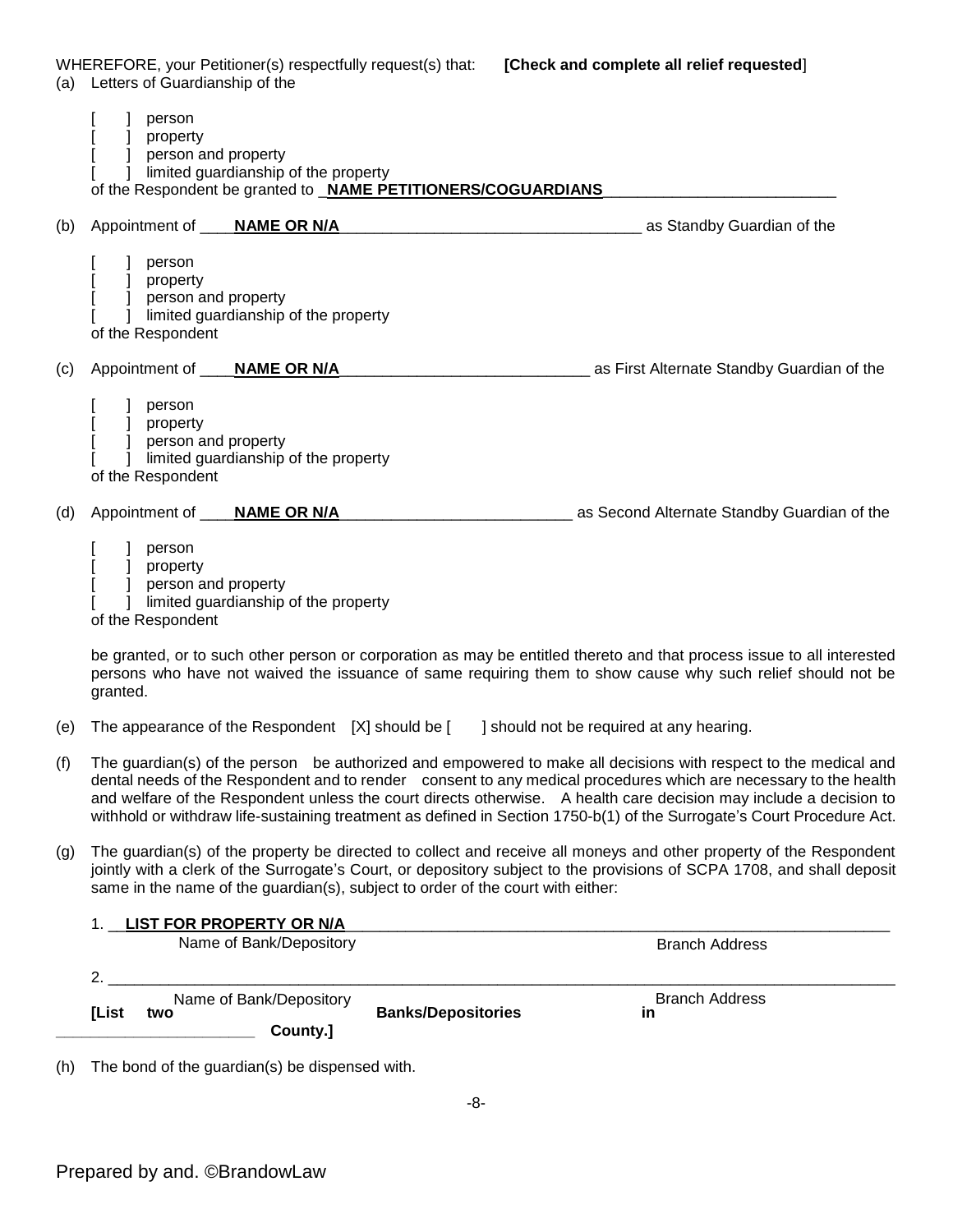| (I) Additional relief requested ___ NONE                                                                                                            |                                                                                                                                                                                                                                                                                                            |
|-----------------------------------------------------------------------------------------------------------------------------------------------------|------------------------------------------------------------------------------------------------------------------------------------------------------------------------------------------------------------------------------------------------------------------------------------------------------------|
| Dated: __________________________                                                                                                                   |                                                                                                                                                                                                                                                                                                            |
| SIGN<br>1.<br>N<br>(Signature of Petitioner)                                                                                                        | <b>SIGN</b><br>2.<br>(Signature of Petitioner)                                                                                                                                                                                                                                                             |
| <b>NAME</b><br><u> 1980 - Jan Barnett, mars eta bainar eta bat zen bat zuen bat zuen bat zuen bat zuen bat zuen bat zuen bat zu</u><br>(Print Name) | <b>NAME</b><br>(Print Name)                                                                                                                                                                                                                                                                                |
| 3.<br>(Name of Corporate Petitioner)                                                                                                                |                                                                                                                                                                                                                                                                                                            |
| (Signature of Officer)                                                                                                                              |                                                                                                                                                                                                                                                                                                            |
| N/A<br>(Print Name and Title of Officer)                                                                                                            |                                                                                                                                                                                                                                                                                                            |
| STATE OF NEW YORK<br>OIAIE OF NEW YORK<br>SS.                                                                                                       |                                                                                                                                                                                                                                                                                                            |
| PETITIONER'S NAMES                                                                                                                                  | being duly sworn deposes and says that I am/we are<br>the Petitioner(s) above named. I/we have read the foregoing petition and the same is true of my own knowledge except<br>as to matters therein stated to be alleged upon information and belief and as to those matters I/we believe them to be true. |
| <b>SIGN BEFORE NOTARY</b><br>(Signature of Petitioner)                                                                                              | <b>SIGN BEFORE NOTARY</b><br>Signature of Petitioner)                                                                                                                                                                                                                                                      |
| <b>NAME</b>                                                                                                                                         | <b>NAME</b>                                                                                                                                                                                                                                                                                                |
| (Print Name)                                                                                                                                        | (Print Name)                                                                                                                                                                                                                                                                                               |
| (Name of Corporate Petitioner)                                                                                                                      |                                                                                                                                                                                                                                                                                                            |
| (Signature of Officer)                                                                                                                              |                                                                                                                                                                                                                                                                                                            |
| N/A<br>(Print Name and Title of Officer)<br>Sworn to before me this                                                                                 |                                                                                                                                                                                                                                                                                                            |
|                                                                                                                                                     | <b>NOTARY COMPLETES</b>                                                                                                                                                                                                                                                                                    |
| Notary Public<br><b>Commission Expires:</b><br>(Affix Notary Stamp or Seal)                                                                         |                                                                                                                                                                                                                                                                                                            |
|                                                                                                                                                     |                                                                                                                                                                                                                                                                                                            |
|                                                                                                                                                     |                                                                                                                                                                                                                                                                                                            |
|                                                                                                                                                     |                                                                                                                                                                                                                                                                                                            |
|                                                                                                                                                     |                                                                                                                                                                                                                                                                                                            |
|                                                                                                                                                     | $-9-$                                                                                                                                                                                                                                                                                                      |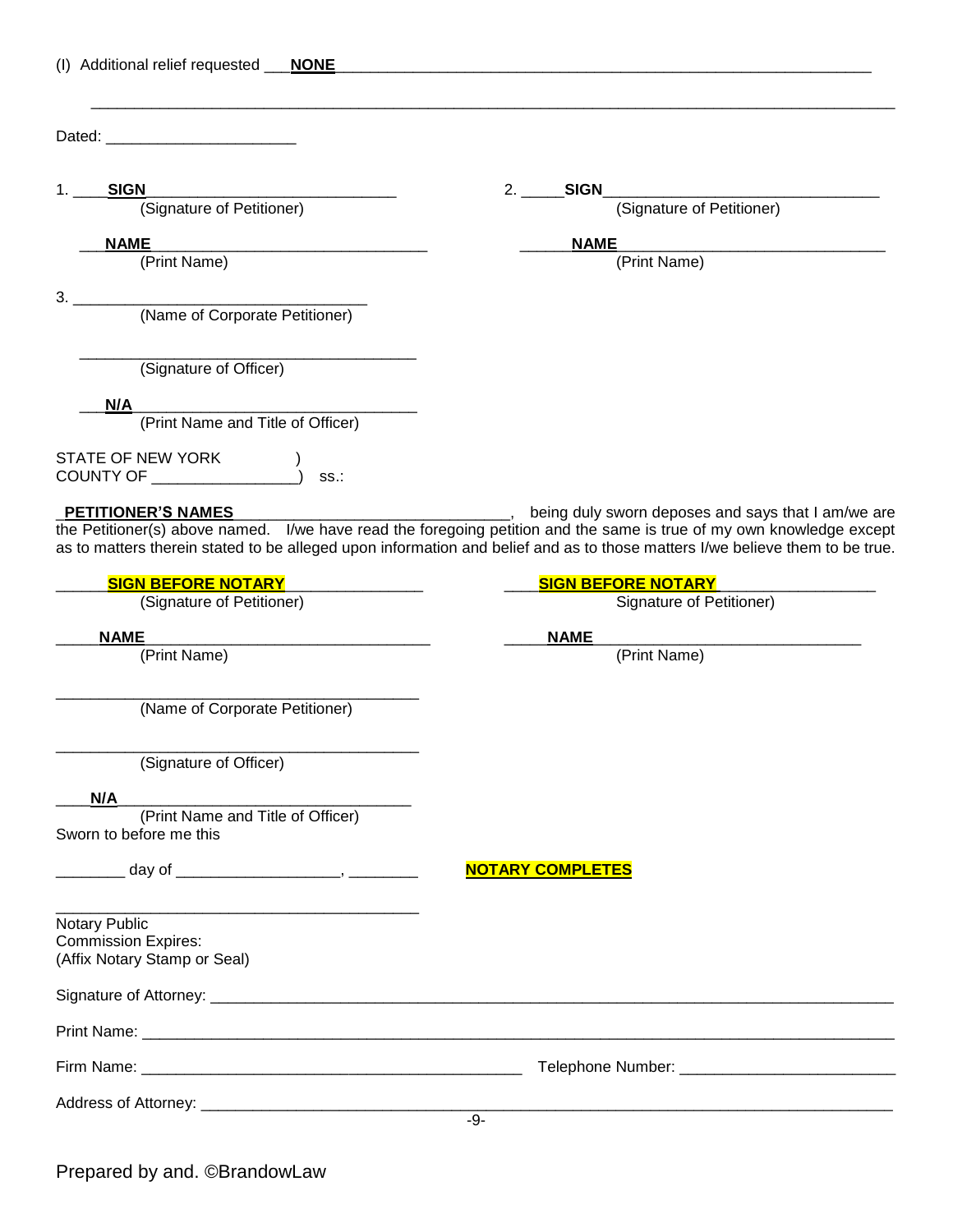#### **COMBINED OATH & DESIGNATION**

[For use when Petitioner is an individual]

STATE OF NEW YORK (1) COUNTY OF \_\_**INSERT**\_\_\_\_\_\_\_\_\_\_\_\_\_) ss.:

# **PETITIONERS' NAMES NAMES EXECUTES EXECUTES EXECUTES EXECUTES EXECUTES EXECUTES EXECUTES EXECUTES EXECUTES EXECUTES EXECUTES EXECUTES EXECUTES EXECUTES EXECUTES EXECUTES EXECUTES EXECU**

- 1. OATH OF GUARDIAN: I am over eighteen (18) years of age, that I will well, faithfully and honestly discharge the duties of such guardian: That I am acquainted with the estate of said (intellectually disabled) (developmentally disabled) person and have read the statement contained in the foregoing petition as to the estimated value of same, and believe same to be correct, and that I am not ineligible to receive letters.
- 2. DESIGNATION OF CLERK FOR SERVICE OF PROCESS: I hereby designate the Clerk of the Surrogate's Court of \_\_\_**INSERT**\_\_\_\_\_\_\_\_\_\_\_\_\_ County, and his/her successor in office, as a person on whom service of any process issuing from such Surrogate's Court may be made in like manner and with like effect as if it were served personally upon me, whenever I cannot be found within the state of New York after due diligence used.

| My permanent address is:         | <b>ADDRESS</b>   |                       |                           |                                  |
|----------------------------------|------------------|-----------------------|---------------------------|----------------------------------|
|                                  | (Street Address) | (City, Town, Village) | (State)                   | (Zip Code)                       |
| My permanent address is:         | <b>ADDRESS</b>   |                       |                           |                                  |
|                                  | (Street Address) | (City, Town, Village) | (State)                   | (Zip Code)                       |
|                                  |                  |                       |                           |                                  |
| <b>SIGN BEFORE NOTARY</b>        |                  |                       | <b>SIGN BEFORE NOTARY</b> |                                  |
| (Signature of Proposed Guardian) |                  |                       |                           | (Signature of Proposed Guardian) |
| <b>NAME</b>                      |                  |                       | <b>NAME</b>               |                                  |
| (Print Name)                     |                  |                       | (Print Name)              |                                  |
| On                               |                  |                       |                           | , before me personally came      |

to me known to be the person(s) described in and who executed the foregoing instrument. Such person(s) duly swore to such instrument before me and duly acknowledged that he/she/they executed the same.

Notary Public Commission Expires: (Affix Notary Stamp or Seal)

\_\_\_\_\_\_\_\_\_\_\_\_\_\_\_\_\_\_\_\_\_\_\_\_\_\_\_\_\_\_\_\_\_\_\_\_\_\_\_\_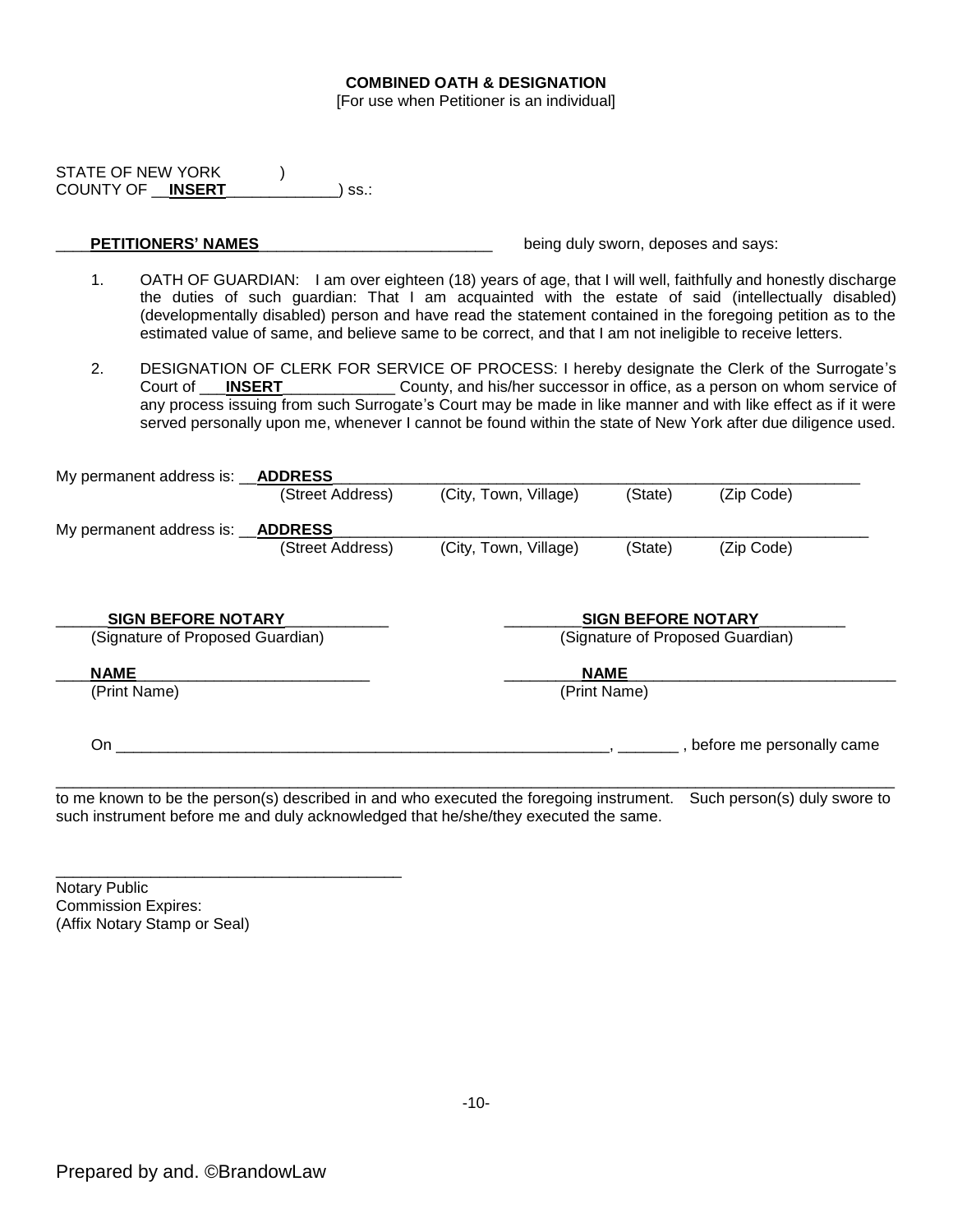| SURROGATE'S COURT OF THE STATE OF NEW YORK<br>COUNTY OF INSERT _________________                                                                                                                                                                                               |                                                                                                                                                                             |
|--------------------------------------------------------------------------------------------------------------------------------------------------------------------------------------------------------------------------------------------------------------------------------|-----------------------------------------------------------------------------------------------------------------------------------------------------------------------------|
| Proceeding for the Appointment of a<br>Guardian for<br><b>RESPONDENT</b>                                                                                                                                                                                                       | <b>AFFIDAVIT OF PROPOSED</b><br><b>GUARDIAN OF THE</b><br><b>I PERSON</b><br><b>J PROPERTY</b><br><b>J PERSON AND PROPERTY</b><br><b>I LIMITED GUARDIAN OF THE PROPERTY</b> |
| Pursuant to SCPA Article 17-A                                                                                                                                                                                                                                                  |                                                                                                                                                                             |
| STATE OF NEW YORK<br>COUNTY OF <b>INSERT</b> ) ss.:                                                                                                                                                                                                                            |                                                                                                                                                                             |
| To the Surrogate's Court, County of <b>INSERT</b>                                                                                                                                                                                                                              |                                                                                                                                                                             |
| The undersigned <b>__NAME OF GUARDIAN</b> _______________________________, being duly sworn, deposes and says:                                                                                                                                                                 |                                                                                                                                                                             |
| 1.<br>appointed guardian of $\begin{bmatrix} 1 & 1 \end{bmatrix}$ an intellectually disabled person $\begin{bmatrix} 1 & 1 \end{bmatrix}$ a developmentally disabled person.                                                                                                   | I am a competent person over the age of eighteen (18) years, and I submit this affidavit in support of my petition to be                                                    |
| 2. I have known the subject Respondent since <b>BIRTH/DATE</b> [2010] [2010] [2010] [2010] [2010] [2010] [2010] [2010] [3010] [2010] [2010] [2010] [2010] [2010] [2010] [2010] [2010] [2010] [2010] [2010] [2010] [2010] [2010] [20<br>following: [State relationship if any.] |                                                                                                                                                                             |
| I AM HIS/HER LOVING : STATE RELATIONSHIP                                                                                                                                                                                                                                       |                                                                                                                                                                             |
| I reside at<br><b>ADDRESS</b><br>3.<br>resident members of the household are: [Include all persons residing there and their dates of birth.]                                                                                                                                   |                                                                                                                                                                             |
| <b>NAME &amp; DOB</b>                                                                                                                                                                                                                                                          |                                                                                                                                                                             |
| My educational background is as follows:<br>4.                                                                                                                                                                                                                                 |                                                                                                                                                                             |
| <b>LEVEL OF EDUCATION</b>                                                                                                                                                                                                                                                      |                                                                                                                                                                             |
| Not including minor traffic offenses and adjudications as a youthful offender or juvenile delinquent,<br>5.                                                                                                                                                                    |                                                                                                                                                                             |
| I have never been convicted of an offense against the law, except <i>NONE OR STATE</i><br>(a)                                                                                                                                                                                  |                                                                                                                                                                             |
| I have never forfeited bail or other collateral, except <b>NONE OR STATE</b><br>(b)                                                                                                                                                                                            |                                                                                                                                                                             |
| GMD-1A<br>(4/2018)<br>$-1-$                                                                                                                                                                                                                                                    |                                                                                                                                                                             |

Prepared by and. ©BrandowLaw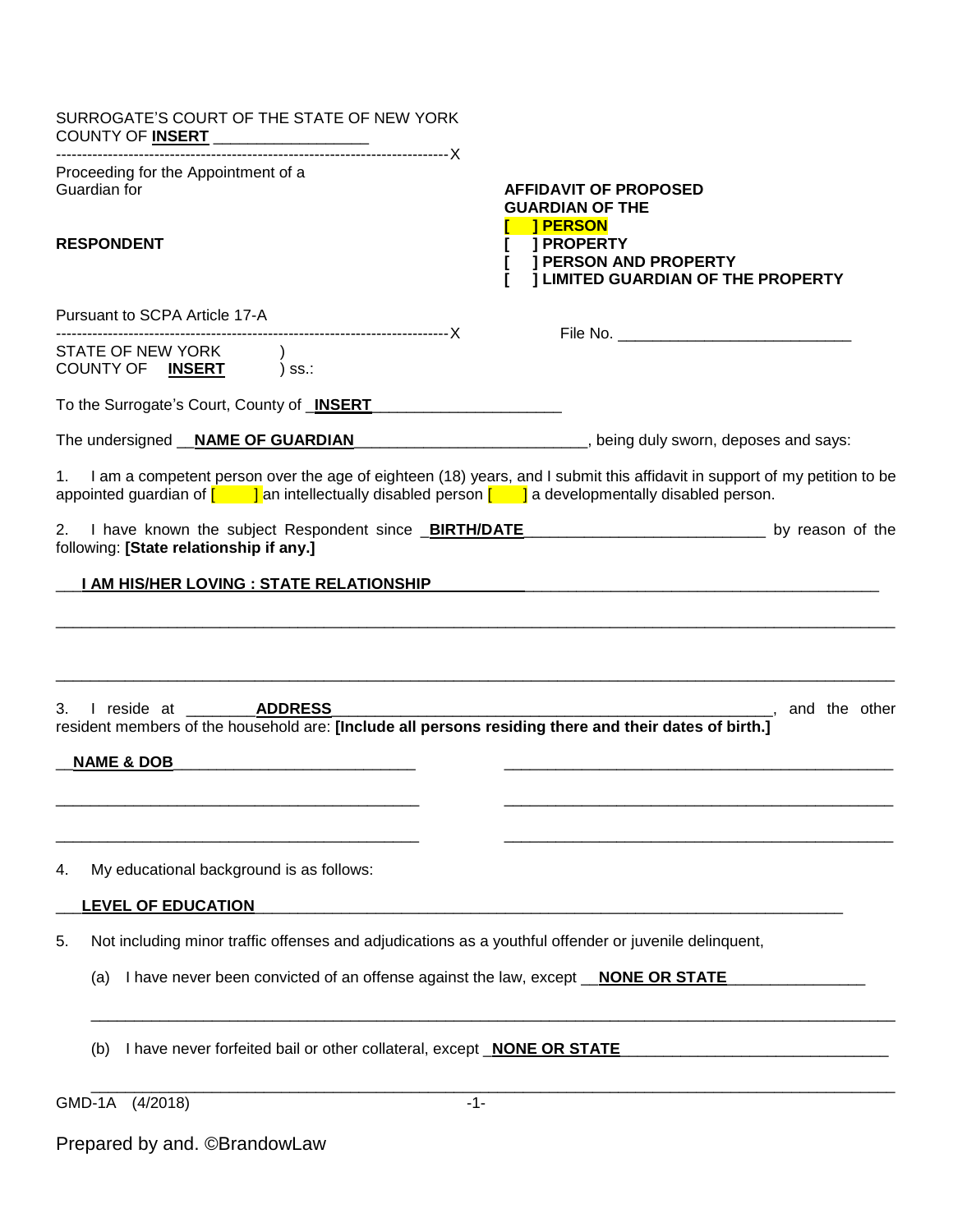(c) I do not have any criminal charges pending against me, except **\_\_NONE OR STATE** 

6. I have no physical or mental impairment, or medical condition, which would interfere with my ability to perform the duties of guardian of the [  $\quad$  \*  $\quad$  ] intellectually disabled person  $\quad$  [  $\quad$  \*  $\quad$  ] developmentally disabled person, except \* **ONE OR THE OTHER – NOT BOTH – CONSISTENT THROUGHOUT PETITION.** 

 $\overline{\phantom{a}}$  , and the contribution of the contribution of the contribution of the contribution of the contribution of the contribution of the contribution of the contribution of the contribution of the contribution of the

# COMPLETE OR N/A

7. I am not addicted to narcotics or to alcohol.

8. I am willing and able to undertake care, custody and control of the Respondent until the court determines otherwise.

\_\_\_\_\_\_\_\_\_\_\_\_\_\_\_\_\_\_\_\_\_\_\_\_\_\_\_\_\_\_\_\_\_\_\_\_\_\_\_\_\_\_\_\_\_\_\_\_\_\_\_\_\_\_\_\_\_\_\_\_\_\_\_\_\_\_\_\_\_\_\_\_\_\_\_\_\_\_\_\_\_\_\_\_\_\_\_\_\_\_\_\_\_\_\_\_\_

9. I believe that my appointment as guardian would be in the best interests of the Respondent for the following reasons:

## \_\_**I AM THE RESPONDENT'S LOVING PARENT / RELATION AND HAVE LOVED AND CARED FOR HIM/HER SINCE BIRTH/OR # OF YEARS - AND WISH TO CONTINUE TO DO SO.**\_

 $\Box$ 

 $\Box$ 

\_\_\_\_\_\_\_\_\_\_\_\_\_\_\_\_\_\_\_\_\_\_\_\_\_\_\_\_\_\_\_\_\_\_\_\_\_\_\_\_\_\_\_\_\_\_\_\_\_\_\_\_\_\_\_\_\_\_\_\_\_\_\_\_\_\_\_\_\_\_\_\_\_\_\_\_\_\_\_\_\_\_\_\_\_\_\_\_\_\_\_\_\_\_\_\_\_

 $SIGN$ 

(Signature of Proposed Guardian)

\_\_\_**NAME**\_\_\_\_\_\_\_\_\_\_\_\_\_\_\_\_\_\_\_\_\_\_\_\_\_\_\_\_\_\_

(Print Name)

Sworn to before me this

\_\_\_\_\_\_ day of \_\_\_\_\_\_\_\_\_\_\_\_\_\_\_\_, \_\_\_\_\_\_\_\_\_

\_\_\_\_\_\_\_\_\_\_\_\_\_\_\_\_\_\_\_\_\_\_\_\_\_\_\_\_\_\_\_\_\_\_\_

Notary Public Commission Expires: (Affix Notary Stamp or Seal)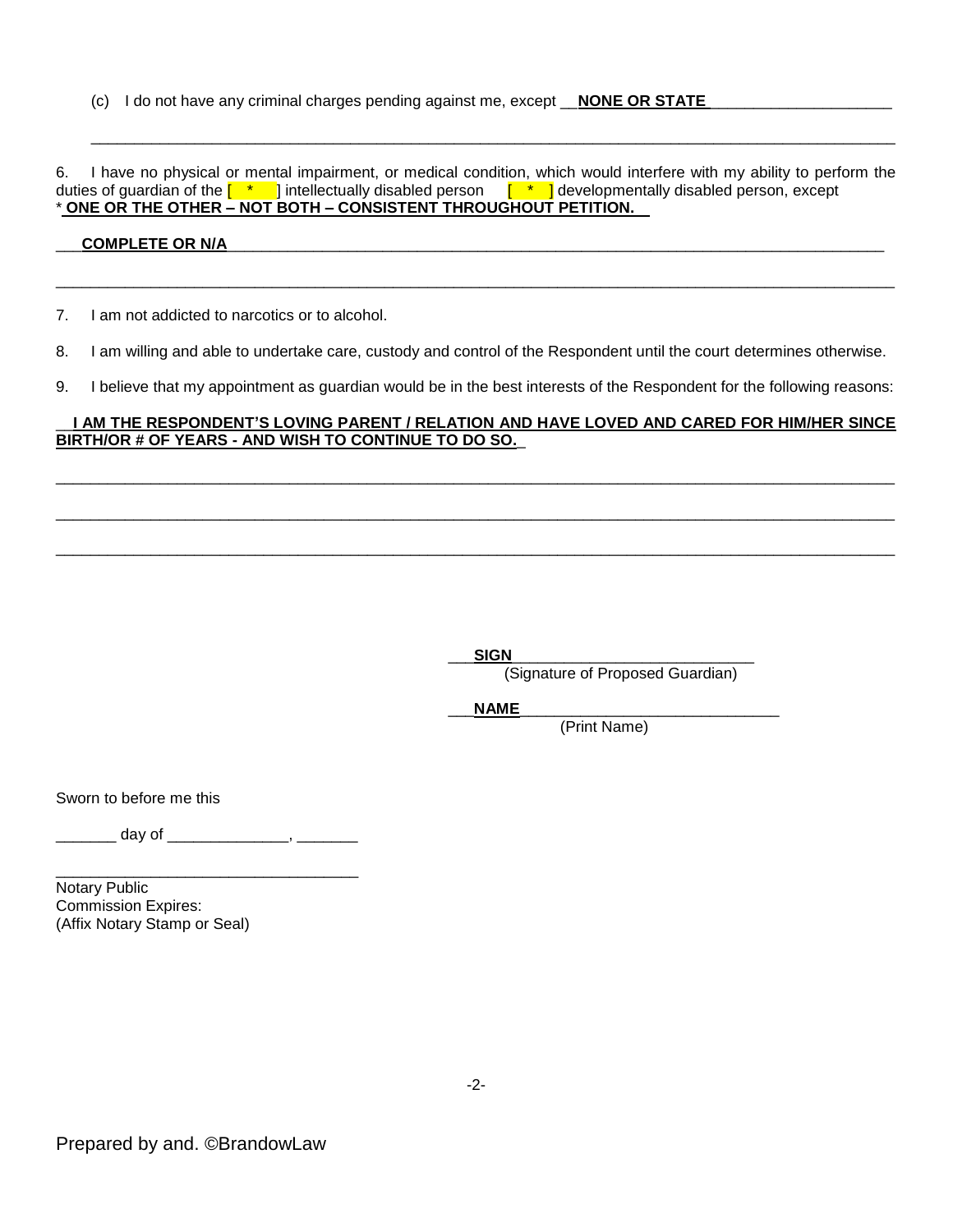| SURROGATE'S COURT OF THE STATE OF NEW YORK                                                                                              |                                                                                                                                                                                                              |
|-----------------------------------------------------------------------------------------------------------------------------------------|--------------------------------------------------------------------------------------------------------------------------------------------------------------------------------------------------------------|
| Proceeding for the Appointment of a<br>Guardian for                                                                                     |                                                                                                                                                                                                              |
| <b>RESPONDENT</b>                                                                                                                       | AFFIDAVIT (CERTIFICATION) OF EXAMINING<br>PHYSICIAN OR LICENSED PSYCHOLOGIST                                                                                                                                 |
| Pursuant to SCPA Article 17-A                                                                                                           |                                                                                                                                                                                                              |
| STATE OF NEW YORK<br>COUNTY OF INSERT )<br>SS.                                                                                          |                                                                                                                                                                                                              |
| being duly sworn, deposes and says:                                                                                                     | ] Physician [ ] Licensed Psychologist,                                                                                                                                                                       |
|                                                                                                                                         | [PLEASE ANSWER ALL QUESTIONS]                                                                                                                                                                                |
| 1.                                                                                                                                      |                                                                                                                                                                                                              |
| 2.                                                                                                                                      |                                                                                                                                                                                                              |
| $disabilities$ $[$ $*$ $]$ developmental disabilities is as follows:<br>* ONE OR THE OTHER - NOT BOTH - CONSISTENT THROUGHOUT PETITION. | 3.My professional knowledge and/or background in the care and treatment of persons with [* ] intellectual<br><u>COMPLETE AS APPLICABLE, EDUCATION &amp; PROFESSIONAL EXPERIENCE (USE GOOGLE)</u>             |
| 4(a). I have examined the Respondent on: [Set forth date(s).]                                                                           |                                                                                                                                                                                                              |
|                                                                                                                                         | LAST DATE THAT THE DR. SAW THE RESPONDENT – MUST BE WITHIN ONE YEAR OF FILING                                                                                                                                |
| (b). [Check appropriate box(es) and explain where requested]:                                                                           |                                                                                                                                                                                                              |
| tests and/or evaluations, dates performed and results.]                                                                                 | I have performed the following tests or evaluations of the Respondent. [Set forth in detail the names of                                                                                                     |
| INSERT EXAMINATIONS (WISC OR VINELAND) ALONG WITH RESULTS<br><b>DATES OF EXAMINATIONS</b>                                               |                                                                                                                                                                                                              |
| tests and/or evaluations.]                                                                                                              | ] I have reviewed the following tests or evaluations performed on Respondent. [Set forth in detail the<br>names of tests and/or evaluations, dates performed, results and names of doctors who performed the |
| THE EXAM AND THE DATES                                                                                                                  | <u>INSERT EXAMINATIONS (WISC OR VINELAND) ALONG WITH RESULTS, PERSON THAT PERFORMED</u>                                                                                                                      |

\_\_\_\_\_\_\_\_\_\_\_\_\_\_\_\_\_\_\_\_\_\_\_\_\_\_\_\_\_\_\_\_\_\_\_\_\_\_\_\_\_\_\_\_\_\_\_\_\_\_\_\_\_\_\_\_\_\_\_\_\_\_\_\_\_\_\_\_\_\_\_\_\_\_\_\_\_\_\_\_\_\_\_\_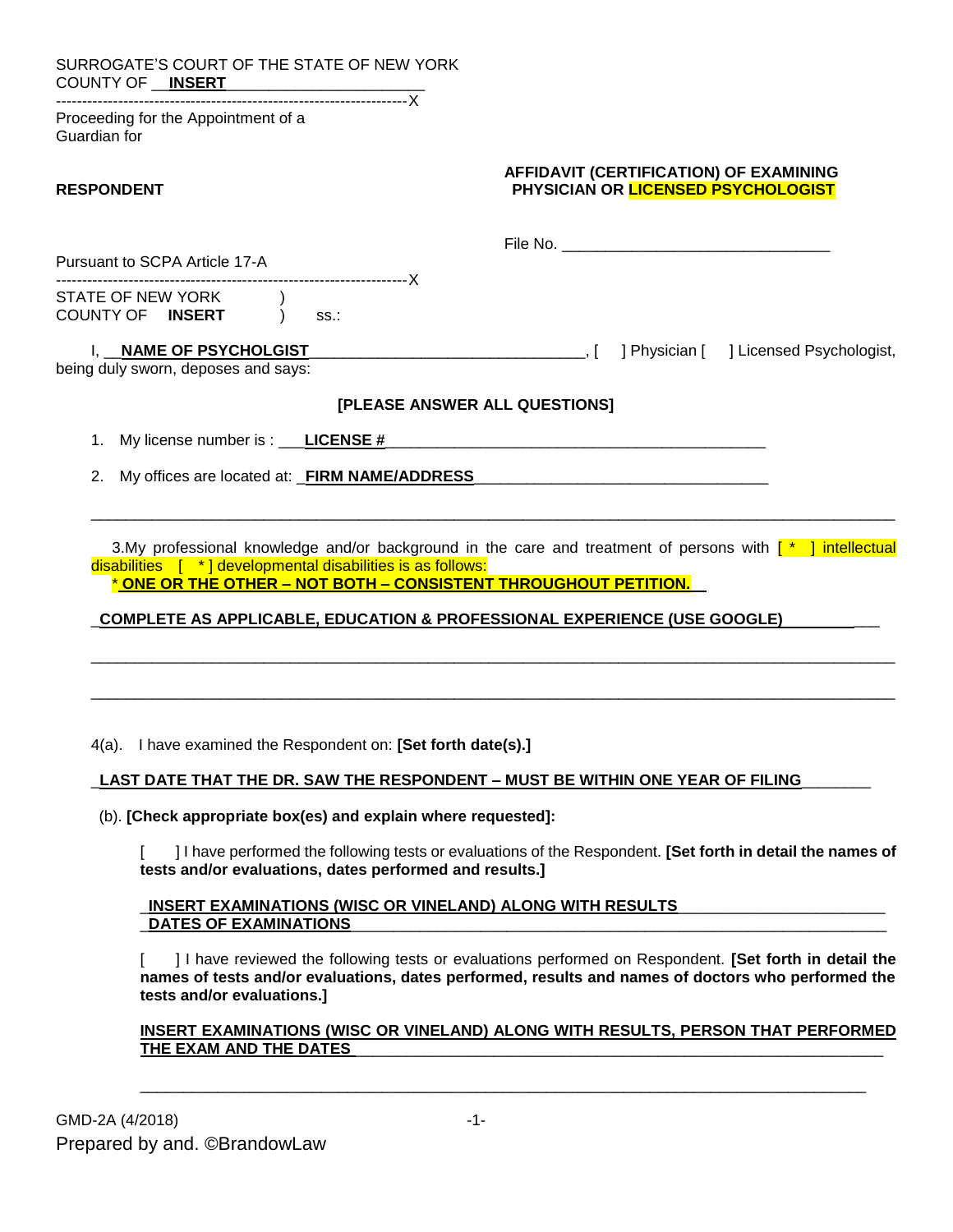5. The mental and physical condition of the Respondent is as follows: **[Describe in detail.]**

#### \_**DESCRIBE THE MENTAL: NONVERBAL, NONRESPONSIVE, OR UNABLE TO COMPREHEND AND MAKE DECISIONS.**\_\_\_\_\_\_\_\_\_**DESCRIBE THE PHYSICAL, IF ANY:**  \_\_\_\_\_\_\_\_\_\_\_\_\_\_\_\_\_\_\_\_\_\_\_\_\_\_\_\_\_\_\_\_\_\_\_\_\_\_\_\_\_\_\_\_\_\_\_\_\_\_\_\_\_\_\_\_\_\_\_\_

 $\overline{\phantom{a}}$  , and the contribution of the contribution of the contribution of the contribution of the contribution of the contribution of the contribution of the contribution of the contribution of the contribution of the

#### 6. **[Check appropriate box(es)]:**

INTELLECTUALLY DISABLED

[ ] Based upon the foregoing, it is my conclusion the Respondent is an intellectually disabled person and in my opinion incapable of managing himself/herself and/or his/her affairs by reason of an intellectual disability. The nature and degree of the intellectual disability is as follows:

**USE PSYCHOLOGOCAL EVALUATIONS TO COMPLETE AS APPROPRIATE- EXAMPLE THE RESPONDENT IS INTELLECTUALLY IMPAIRED AND IN MY OPINION IS UNABLE TO COMPREHEND & UNDERSTAND RISKS AND BENEFITS. THE NATURE & DEGREE IS SIGNIFICANT.** \_\_\_

\_\_\_\_\_\_\_\_\_\_\_\_\_\_\_\_\_\_\_\_\_\_\_\_\_\_\_\_\_\_\_\_\_\_\_\_\_\_\_\_\_\_\_\_\_\_\_\_\_\_\_\_\_\_\_\_\_\_\_\_\_\_\_\_\_\_\_\_\_\_\_\_\_\_\_\_\_\_\_

# **OR – NOT BOTH**

## DEVELOPMENTALLY DISABLED

[ ] Based upon the foregoing, it is my conclusion that the Respondent is developmentally disabled and in my opinion he/she has an impaired ability to understand and appreciate the nature and consequences of decisions, which results in Respondent being incapable of managing himself/herself and/or his/her affairs by reason of developmental disability, and whose disability is attributable to:

[ ] (a) Cerebral palsy, which originated before the Respondent attained the age of twenty-two. **[Describe, in detail, the nature, degree and origin of the disability.]**

\_\_\_\_\_\_\_\_\_\_\_\_\_\_\_\_\_\_\_\_\_\_\_\_\_\_\_\_\_\_\_\_\_\_\_\_\_\_\_\_\_\_\_\_\_\_\_\_\_\_\_\_\_\_\_\_\_\_\_\_\_\_\_\_\_\_\_\_\_\_\_\_\_\_\_\_\_\_\_

\_\_\_\_\_\_\_\_\_\_\_\_\_\_\_\_\_\_\_\_\_\_\_\_\_\_\_\_\_\_\_\_\_\_\_\_\_\_\_\_\_\_\_\_\_\_\_\_\_\_\_\_\_\_\_\_\_\_\_\_\_\_\_\_\_\_\_\_\_\_\_\_\_\_\_\_\_\_\_

\_\_\_\_\_\_\_\_\_\_\_\_\_\_\_\_\_\_\_\_\_\_\_\_\_\_\_\_\_\_\_\_\_\_\_\_\_\_\_\_\_\_\_\_\_\_\_\_\_\_\_\_\_\_\_\_\_\_\_\_\_\_\_\_\_\_\_\_\_\_\_\_\_\_\_\_\_\_\_

\_\_\_\_\_\_\_\_\_\_\_\_\_\_\_\_\_\_\_\_\_\_\_\_\_\_\_\_\_\_\_\_\_\_\_\_\_\_\_\_\_\_\_\_\_\_\_\_\_\_\_\_\_\_\_\_\_\_\_\_\_\_\_\_\_\_\_\_\_\_\_\_\_\_\_\_\_\_\_

\_\_\_\_\_\_\_\_\_\_\_\_\_\_\_\_\_\_\_\_\_\_\_\_\_\_\_\_\_\_\_\_\_\_\_\_\_\_\_\_\_\_\_\_\_\_\_\_\_\_\_\_\_\_\_\_\_\_\_\_\_\_\_\_\_\_\_\_\_\_\_\_\_\_\_\_\_\_\_

# \_\_**COMPLETE AS APPLICABLE**\_\_\_\_\_\_\_\_\_\_\_\_\_\_\_\_\_\_\_\_\_\_\_\_\_\_\_\_\_\_\_\_\_\_\_\_\_\_\_\_\_\_\_\_\_\_\_\_\_\_\_\_\_\_\_\_

[ ] (b) Epilepsy, which originated before the Respondent attained the age of twenty-two. **[Describe, in detail, the nature, degree and origin of the disability.]**

# \_\_ **COMPLETE AS APPLICABLE** \_\_\_\_\_\_\_\_\_\_\_\_\_\_\_\_\_\_\_\_\_\_\_\_\_\_\_\_\_\_\_\_\_\_\_\_\_\_\_\_\_\_\_\_\_\_

[ ] (c) Neurological impairment, which originated before the Respondent attained the age of twenty-two.

#### **[Describe, in detail, the nature, degree and origin of the disability.]**

#### COMPLETE AS APPLICABLE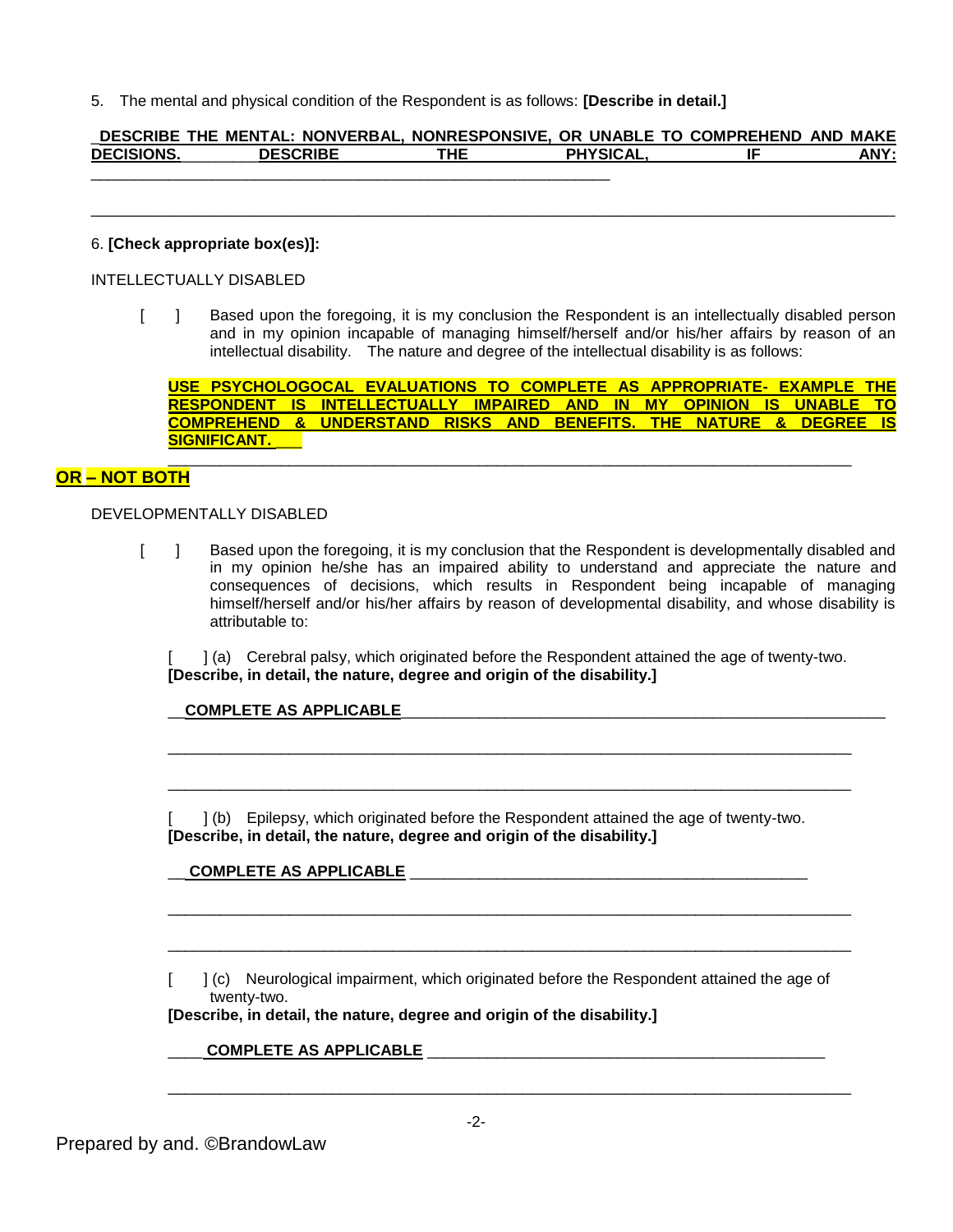[ ] (d) Autism, which originated before the Respondent attained the age of twenty-two. **[Describe, in detail, the nature, degree and origin of the disability.]**

\_\_\_\_\_\_\_\_\_\_\_\_\_\_\_\_\_\_\_\_\_\_\_\_\_\_\_\_\_\_\_\_\_\_\_\_\_\_\_\_\_\_\_\_\_\_\_\_\_\_\_\_\_\_\_\_\_\_\_\_\_\_\_\_\_\_\_\_\_\_\_\_\_\_\_\_\_\_\_

\_\_\_\_\_\_\_\_\_\_\_\_\_\_\_\_\_\_\_\_\_\_\_\_\_\_\_\_\_\_\_\_\_\_\_\_\_\_\_\_\_\_\_\_\_\_\_\_\_\_\_\_\_\_\_\_\_\_\_\_\_\_\_\_\_\_\_\_\_\_\_\_\_\_\_\_\_\_\_

\_\_\_\_\_\_\_\_\_\_\_\_\_\_\_\_\_\_\_\_\_\_\_\_\_\_\_\_\_\_\_\_\_\_\_\_\_\_\_\_\_\_\_\_\_\_\_\_\_\_\_\_\_\_\_\_\_\_\_\_\_\_\_\_\_\_\_\_\_\_\_\_\_\_\_\_\_\_\_

\_\_\_\_\_\_\_\_\_\_\_\_\_\_\_\_\_\_\_\_\_\_\_\_\_\_\_\_\_\_\_\_\_\_\_\_\_\_\_\_\_\_\_\_\_\_\_\_\_\_\_\_\_\_\_\_\_\_\_\_\_\_\_\_\_\_\_\_\_\_\_\_\_\_\_\_\_\_\_

\_\_\_\_\_\_\_\_\_\_\_\_\_\_\_\_\_\_\_\_\_\_\_\_\_\_\_\_\_\_\_\_\_\_\_\_\_\_\_\_\_\_\_\_\_\_\_\_\_\_\_\_\_\_\_\_\_\_\_\_\_\_\_\_\_\_\_\_\_\_\_\_\_\_\_\_\_\_\_

\_\_\_\_\_\_\_\_\_\_\_\_\_\_\_\_\_\_\_\_\_\_\_\_\_\_\_\_\_\_\_\_\_\_\_\_\_\_\_\_\_\_\_\_\_\_\_\_\_\_\_\_\_\_\_\_\_\_\_\_\_\_\_\_\_\_\_\_\_\_\_\_\_\_\_\_\_\_\_

\_\_\_\_\_\_\_\_\_\_\_\_\_\_\_\_\_\_\_\_\_\_\_\_\_\_\_\_\_\_\_\_\_\_\_\_\_\_\_\_\_\_\_\_\_\_\_\_\_\_\_\_\_\_\_\_\_\_\_\_\_\_\_\_\_\_\_\_\_\_\_\_\_\_\_\_\_\_\_

\_\_\_\_\_\_\_\_\_\_\_\_\_\_\_\_\_\_\_\_\_\_\_\_\_\_\_\_\_\_\_\_\_\_\_\_\_\_\_\_\_\_\_\_\_\_\_\_\_\_\_\_\_\_\_\_\_\_\_\_\_\_\_\_\_\_\_\_\_\_\_\_\_\_\_\_\_\_\_

## \_\_ **COMPLETE AS APPLICABLE** \_\_\_\_\_\_\_\_\_\_\_\_\_\_\_\_\_\_\_\_\_\_\_\_\_\_\_\_\_\_\_\_\_\_\_\_\_\_\_\_\_\_\_\_\_\_\_\_\_\_\_\_

[ ] (e) Traumatic head injury. **[Describe, in detail, the nature, degree and origin of the disability.]**

## COMPLETE AS APPLICABLE **EXECUTE AS APPLICABLE**

 $\lceil$  ] (f) A condition, which originated before the Respondent attained the age of twenty-two, found to be closely related to an intellectual disability, because such condition results in similar impairment of general intellectual functioning or adaptive behavior to that of intellectually disabled persons. **[Describe in detail the condition, and the nature, degree and origin of the disability.]**

#### \_\_\_\_ **COMPLETE AS APPLICABLE** \_\_\_\_\_\_\_\_\_\_\_\_\_\_\_\_\_\_\_\_\_\_\_\_\_\_\_\_\_\_\_\_\_\_\_\_\_\_\_\_\_\_\_\_\_\_\_\_\_\_\_\_\_

[ ] (g) Dyslexia resulting from a disability described in subdivision (a) through (f) or an intellectual disability which condition originated before the Respondent attained the age of twenty-two. **[Describe in detail the nature, degree and origin of the developmental disability or intellectual disability.]** 

#### \_\_\_\_ **COMPLETE AS APPLICABLE** \_\_\_\_\_\_\_\_\_\_\_\_\_\_\_\_\_\_\_\_\_\_\_\_\_\_\_\_\_\_\_\_\_\_\_\_\_\_\_\_\_\_\_\_\_\_\_\_

#### 7. **[Check appropriate box]:**

- [**X**] The condition of the Respondent is permanent in nature or likely to continue indefinitely.
- [ ] The condition of the Respondent is not permanent in nature nor likely to continue indefinitely.

#### 8. **[Check appropriate box]:**

- [**X**] There are no circumstances warranting Respondent's nonappearance at the hearing required by the court.
- [ ] Respondent's presence at the hearing should be dispensed with because he/she is medically incapable of being present to the extent that attendance is likely to result in physical harm to the Respondent. **[Explain in detail.]**

\_\_\_\_\_\_\_\_\_\_\_\_\_\_\_\_\_\_\_\_\_\_\_\_\_\_\_\_\_\_\_\_\_\_\_\_\_\_\_\_\_\_\_\_\_\_\_\_\_\_\_\_\_\_\_\_\_\_\_\_\_\_\_\_\_\_\_\_\_\_\_\_\_\_\_\_\_\_\_\_\_\_\_\_

\_\_\_\_\_\_\_\_\_\_\_\_\_\_\_\_\_\_\_\_\_\_\_\_\_\_\_\_\_\_\_\_\_\_\_\_\_\_\_\_\_\_\_\_\_\_\_\_\_\_\_\_\_\_\_\_\_\_\_\_\_\_\_\_\_\_\_\_\_\_\_\_\_\_\_\_\_\_\_\_\_\_\_\_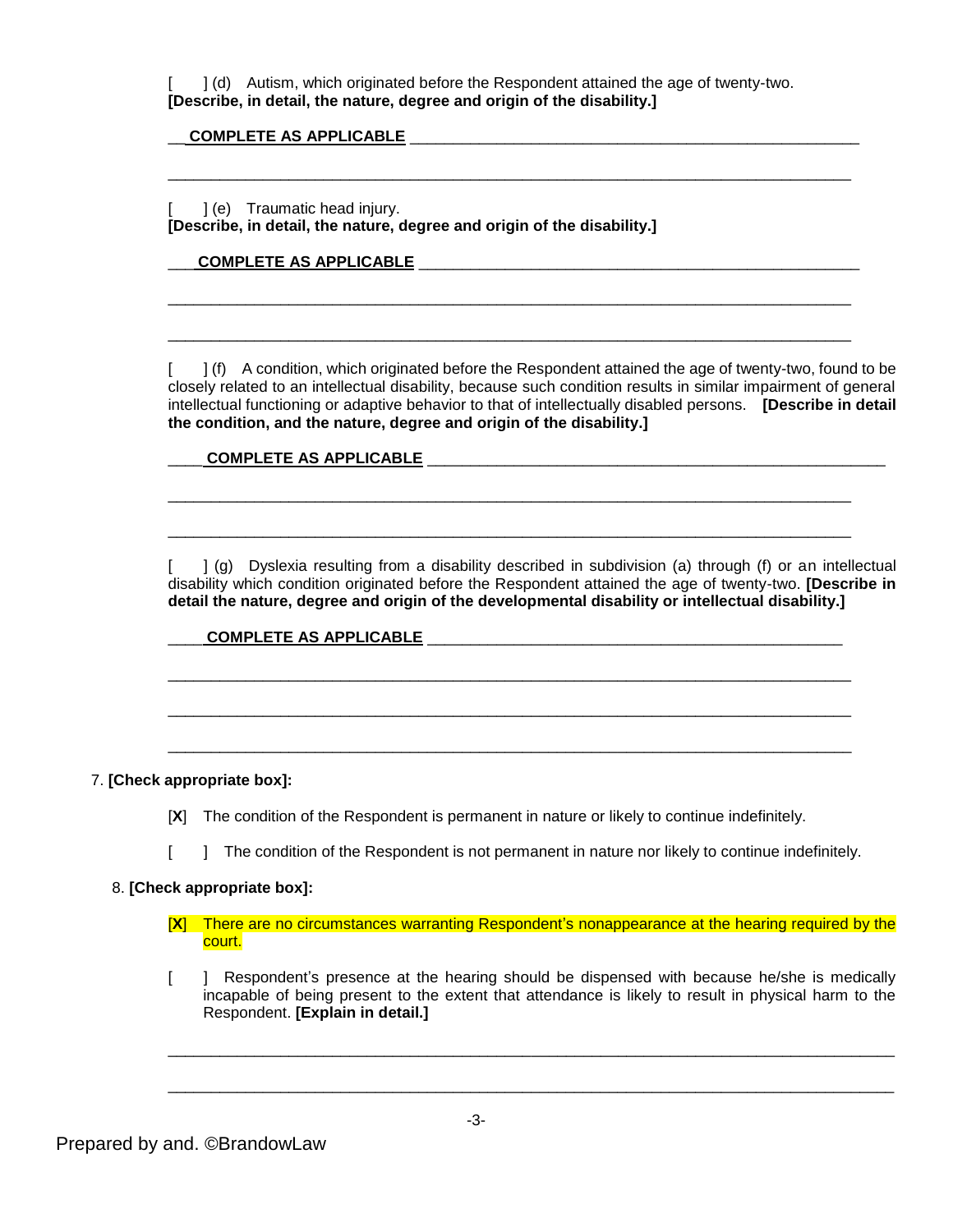[ ] Respondent's presence at the hearing should be dispensed with for the following reasons: **[Set forth facts and circumstances which would result in the court finding that the Respondent's presence at the hearing would not be in his/her best interest.]**

\_\_\_\_\_\_\_\_\_\_\_\_\_\_\_\_\_\_\_\_\_\_\_\_\_\_\_\_\_\_\_\_\_\_\_\_\_\_\_\_\_\_\_\_\_\_\_\_\_\_\_\_\_\_\_\_\_\_\_\_\_\_\_\_\_\_\_\_\_\_\_\_\_\_\_\_\_\_\_\_\_\_\_\_

\_\_\_\_\_\_\_\_\_\_\_\_\_\_\_\_\_\_\_\_\_\_\_\_\_\_\_\_\_\_\_\_\_\_\_\_\_\_\_\_\_\_\_\_\_\_\_\_\_\_\_\_\_\_\_\_\_\_\_\_\_\_\_\_\_\_\_\_\_\_\_\_\_\_\_\_\_\_\_\_\_\_\_\_

\_\_\_\_\_\_\_\_\_\_\_\_\_\_\_\_\_\_\_\_\_\_\_\_\_\_\_\_\_\_\_\_\_\_\_\_\_\_\_\_\_\_\_\_\_\_\_\_\_\_\_\_\_\_\_\_\_\_\_\_\_\_\_\_\_\_\_\_\_\_\_\_\_\_\_\_\_\_\_\_\_\_\_\_

| 9. [Check appropriate box for an intellectually disabled person]: |  |  |  |  |  |  |
|-------------------------------------------------------------------|--|--|--|--|--|--|
|-------------------------------------------------------------------|--|--|--|--|--|--|

- [**X**] Based upon the foregoing, it is my conclusion that the Respondent **is not capable** of understanding and appreciating the nature and consequences of health care decisions, including the benefits and risks of and alternatives to any proposed health care, and of reaching an informed decision in order to promote his/her own well being. A health care decision **may include** a decision to withhold or withdraw life-sustaining treatment as defined in Section 1750-b(1) of the Surrogate's Court Procedure Act.
- [ ]Based upon the foregoing, it is my conclusion that the Respondent **is capable** of understanding and appreciating the nature and consequences of health care decisions, including the benefits and risks of and alternatives to any proposed health care, and of reaching an informed decision in order to promote his/her own well being. A health care decision **may include** a decision to withhold or withdraw life-sustaining treatment as defined in Section 1750-b(1) of the Surrogate's Court Procedure Act.

#### **OR – NOT BOTH**

#### 10. **[Check appropriate box for a developmentally disabled person]:**

- [**X**] Based upon the foregoing, it is my conclusion that the Respondent has a developmental disability, as defined in Section 1.03 of the Mental Hygiene Law, which includes an intellectual disability, or results in a similar impairment of general intellectual functioning or adaptive behavior so that such person is incapable of managing himself or herself, and/or his or her affairs by reason of such developmental disability, and that the Respondent **is not capable** of understanding and appreciating the nature and consequences of health care decisions, including the benefits and risks of and alternatives to any proposed health care, and of reaching an informed decision in order to promote his/her own well being. A health care decision **may include** a decision to withhold or withdraw life-sustaining treatment as defined in Section 1750-b(1) of the Surrogate's Court Procedure Act.
- [ ]Based upon the foregoing, it is my conclusion that the Respondent **is capable** of understanding and appreciating the nature and consequences of health care decisions, including the benefits and risks of and alternatives to any proposed health care, and of reaching an informed decision in order to promote his/her own well being. A health care decision **may include** a decision to withhold or withdraw life-sustaining treatment as defined in Section 1750-b(1) of the Surrogate's Court Procedure Act.

\_\_\_\_\_\_\_\_\_\_\_\_\_\_\_\_\_\_\_\_\_\_\_\_\_\_\_\_\_\_\_\_\_\_\_\_\_\_ Signature of Physician/Licensed Psychologist

\_\_\_\_\_\_\_\_\_\_\_\_\_\_\_\_\_\_\_\_\_\_\_\_\_\_\_\_\_\_\_\_\_\_\_\_\_\_ Print Name

Sworn to before me this

\_\_\_\_\_\_\_\_\_\_\_\_\_ day of \_\_\_\_\_\_\_\_\_\_\_\_\_\_\_\_\_\_. \_\_\_\_\_\_

\_\_\_\_\_\_\_\_\_\_\_\_\_\_\_\_\_\_\_\_\_\_\_\_\_\_\_\_\_\_\_\_\_\_\_\_\_\_\_\_\_\_\_\_

Notary Public Commission Expires: (Affix Notary Stamp or Seal)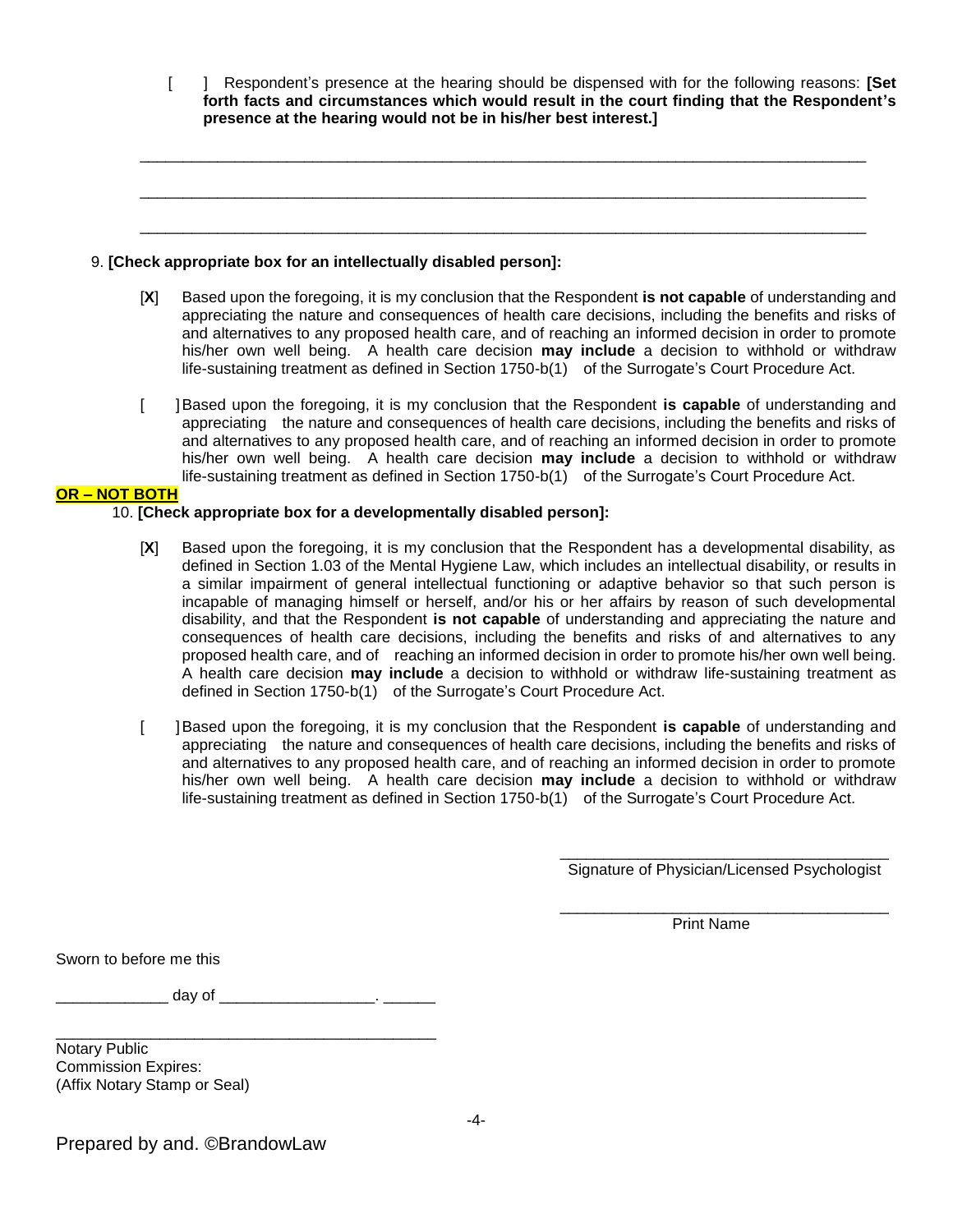| <b>SURROGATE'S COURT OF THE STATE OF NEW YORK</b><br><u>SURRUUSILE – SURRT</u><br>COUNTY OF <u>_INSERT</u>                                                          |                                                                                                                                                                                                                                          |
|---------------------------------------------------------------------------------------------------------------------------------------------------------------------|------------------------------------------------------------------------------------------------------------------------------------------------------------------------------------------------------------------------------------------|
| Proceeding for the Appointment of a<br>Guardian for                                                                                                                 |                                                                                                                                                                                                                                          |
| <b>RESPONDENT</b>                                                                                                                                                   | <b>SEE PREVIOUS AFFIDAVIT</b><br><b>AFFIRMATION (CERTIFICATION)</b><br>OF EXAMINING PHYSICIAN                                                                                                                                            |
| Pursuant to SCPA Article 17-A                                                                                                                                       |                                                                                                                                                                                                                                          |
| STATE OF NEW YORK<br>COUNTY OF <u>INSERT</u> (b)<br>SS.                                                                                                             |                                                                                                                                                                                                                                          |
| I, DR'S. NAME<br>the State of New York, under penalty of perjury affirms as follows:                                                                                | a physician duly licensed to practice medicine in                                                                                                                                                                                        |
| [PLEASE ANSWER ALL QUESTIONS]                                                                                                                                       |                                                                                                                                                                                                                                          |
| My license number is : _LICENSE #<br>1.                                                                                                                             |                                                                                                                                                                                                                                          |
| 2.<br>My offices are located at: _FIRM NAME/ADDRESS_                                                                                                                |                                                                                                                                                                                                                                          |
| 3.<br>disabilities $\begin{bmatrix} * & 0 \end{bmatrix}$ developmental disabilities is as follows:<br>ONE OR THE OTHER - NOT BOTH - CONSISTENT THROUGHOUT PETITION. | My professional knowledge and/or background in the care and treatment of persons with $\begin{bmatrix} * & 0 \\ 0 & s \end{bmatrix}$ intellectual<br><b>COMPLETE AS APPLICABLE, EDUCATION &amp; PROFESSIONAL EXPERIENCE (USE GOOGLE)</b> |
|                                                                                                                                                                     |                                                                                                                                                                                                                                          |
|                                                                                                                                                                     |                                                                                                                                                                                                                                          |
|                                                                                                                                                                     |                                                                                                                                                                                                                                          |
| 4(a). I have examined the Respondent on: [Set forth date(s).]                                                                                                       |                                                                                                                                                                                                                                          |
|                                                                                                                                                                     | LAST DATE THAT THE DR. SAW THE RESPONDENT - MUST BE WITHIN ONE YEAR OF FILING                                                                                                                                                            |

- (b). **[Check appropriate box(es) and explain where requested]:**
	- [ ]I have performed the following tests or evaluations of the Respondent. **[Set forth in detail the names of tests and/or evaluations, dates performed and results.]**

\_**INSERT EXAMINATIONS (WISC OR VINELAND) ALONG WITH RESULTS**\_\_\_\_\_\_\_\_\_\_\_\_\_\_\_\_\_\_\_\_\_\_\_\_ DATES OF EXAMINATIONS

[ ]I have reviewed the following tests or evaluations performed on Respondent. **[Set forth in detail the names of tests and/or evaluations, dates performed, results and names of doctors who performed the tests and/or evaluations.]** 

#### **INSERT EXAMINATIONS (WISC OR VINELAND) ALONG WITH RESULTS, PERSON THAT PERFORMED**  THE EXAM AND THE DATES

GMD-2B (4/2018) -1-

\_\_\_\_\_\_\_\_\_\_\_\_\_\_\_\_\_\_\_\_\_\_\_\_\_\_\_\_\_\_\_\_\_\_\_\_\_\_\_\_\_\_\_\_\_\_\_\_\_\_\_\_\_\_\_\_\_\_\_\_\_\_\_\_\_\_\_\_\_\_\_\_\_\_\_\_\_\_\_\_\_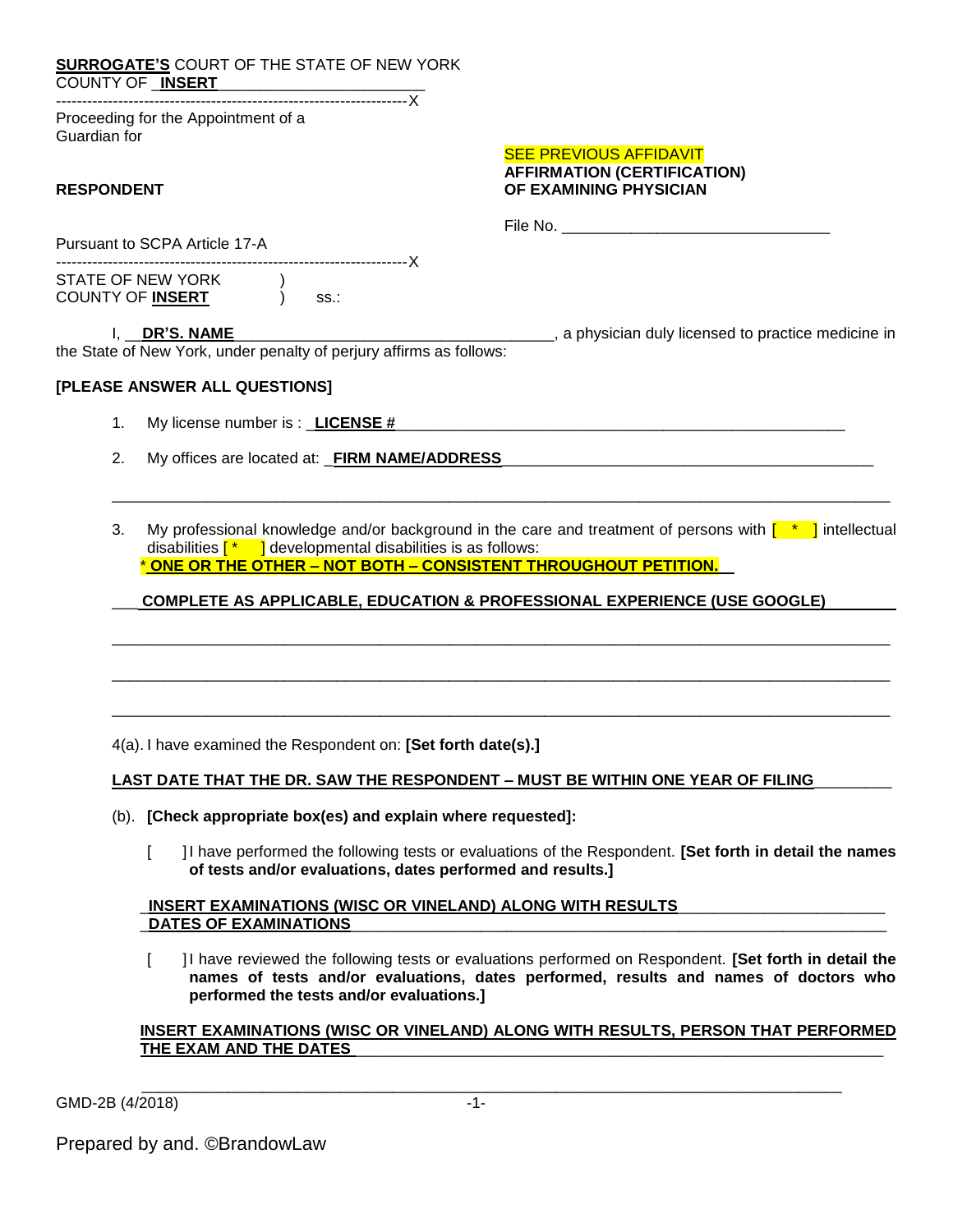5. The mental and physical condition of the Respondent is as follows: **[Describe in detail.]**

# **DESCRIBE THE MENTAL: NONVERBAL, NONRESPONSIVE, OR UNABLE TO COMPREHEND AND MAKE DECISIONS** \_\_\_\_\_\_\_\_\_

\_\_\_\_\_\_\_\_\_\_\_\_\_\_\_\_\_\_\_\_\_\_\_\_\_\_\_\_\_\_\_\_\_\_\_\_\_\_\_\_\_\_\_\_\_\_\_\_\_\_\_\_\_\_\_\_\_\_\_\_\_\_\_\_\_\_\_\_\_\_\_\_\_\_\_\_\_\_\_\_\_\_\_\_\_\_\_\_\_\_

# **DESCRIBE THE PHYSICAL, IF ANY**\_\_\_\_\_\_\_\_\_\_\_\_\_\_\_\_\_\_\_\_\_\_\_\_\_\_\_\_\_\_\_\_\_\_\_\_\_\_\_\_\_\_\_\_\_\_\_\_\_\_\_\_\_

#### 6. **[Check appropriate box(es)]:**

#### INTELLECTUALLY DISABLED

[ ]Based upon the foregoing, it is my conclusion the Respondent is an intellectually disabled person and in my opinion incapable of managing himself/herself and/or his/her affairs by reason of intellectual disability. The nature and degree of the intellectual disability is as follows:

## **THE RESPONDENT IS COGINITIVLY IMPAIRED AND IN MY OPINION IS UNABLE TO COMPREHEND & RESPOND. THE NATURE & DEGREE IS SIGNIFICANT.** \_\_\_

#### \_\_\_\_\_\_\_\_\_\_\_\_\_\_\_\_\_\_\_\_\_\_\_\_\_\_\_\_\_\_\_\_\_\_\_\_\_\_\_\_\_\_\_\_\_\_\_\_\_\_\_\_\_\_\_\_\_\_\_\_\_\_\_\_\_\_\_\_\_\_\_\_\_\_\_\_\_\_\_\_\_\_\_\_ **OR – NOT BOTH**

DEVELOPMENTALLY DISABLED

[ ]Based upon the foregoing, it is my conclusion that the Respondent is developmentally disabled and in my opinion he/she has an impaired ability to understand and appreciate the nature and consequences of decisions, which results in Respondent being incapable of managing himself/herself and/or his/her affairs by reason of developmental disability, and whose disability is attributable to:

[ ] (a) Cerebral palsy, which originated before the Respondent attained the age of twenty-two. **[Describe, in detail, the nature, degree and origin of the disability.]**

\_\_\_\_\_\_\_\_\_\_\_\_\_\_\_\_\_\_\_\_\_\_\_\_\_\_\_\_\_\_\_\_\_\_\_\_\_\_\_\_\_\_\_\_\_\_\_\_\_\_\_\_\_\_\_\_\_\_\_\_\_\_\_\_\_\_\_\_\_\_\_\_\_\_\_\_\_\_

\_\_\_\_\_\_\_\_\_\_\_\_\_\_\_\_\_\_\_\_\_\_\_\_\_\_\_\_\_\_\_\_\_\_\_\_\_\_\_\_\_\_\_\_\_\_\_\_\_\_\_\_\_\_\_\_\_\_\_\_\_\_\_\_\_\_\_\_\_\_\_\_\_\_\_\_\_\_

#### \_\_**COMPLETE AS APPLICABLE**\_\_\_\_\_\_\_\_\_\_\_\_\_\_\_\_\_\_\_\_\_\_\_\_\_\_\_\_\_\_\_\_\_\_\_\_\_\_\_\_\_\_\_\_\_\_\_\_\_\_\_\_

[ ] (b) Epilepsy, which originated before the Respondent attained the age of twenty-two. **[Describe, in detail, the nature, degree and origin of the disability.]**

# \_\_\_\_ **COMPLETE AS APPLICABLE** \_\_\_\_\_\_\_\_\_\_\_\_\_\_\_\_\_\_\_\_\_\_\_\_\_\_\_\_\_\_\_\_\_\_\_\_\_\_\_\_\_\_\_\_\_\_

[ ] (c) Neurological impairment, which originated before the Respondent attained the age of twenty-two.

\_\_\_\_\_\_\_\_\_\_\_\_\_\_\_\_\_\_\_\_\_\_\_\_\_\_\_\_\_\_\_\_\_\_\_\_\_\_\_\_\_\_\_\_\_\_\_\_\_\_\_\_\_\_\_\_\_\_\_\_\_\_\_\_\_\_\_\_\_\_\_\_\_\_\_\_\_\_

\_\_\_\_\_\_\_\_\_\_\_\_\_\_\_\_\_\_\_\_\_\_\_\_\_\_\_\_\_\_\_\_\_\_\_\_\_\_\_\_\_\_\_\_\_\_\_\_\_\_\_\_\_\_\_\_\_\_\_\_\_\_\_\_\_\_\_\_\_\_\_\_\_\_\_\_\_\_

\_\_\_\_\_\_\_\_\_\_\_\_\_\_\_\_\_\_\_\_\_\_\_\_\_\_\_\_\_\_\_\_\_\_\_\_\_\_\_\_\_\_\_\_\_\_\_\_\_\_\_\_\_\_\_\_\_\_\_\_\_\_\_\_\_\_\_\_\_\_\_\_\_\_\_\_\_\_

\_\_\_\_\_\_\_\_\_\_\_\_\_\_\_\_\_\_\_\_\_\_\_\_\_\_\_\_\_\_\_\_\_\_\_\_\_\_\_\_\_\_\_\_\_\_\_\_\_\_\_\_\_\_\_\_\_\_\_\_\_\_\_\_\_\_\_\_\_\_\_\_\_\_\_\_\_\_

**[Describe, in detail, the nature, degree and origin of the disability.]**

#### COMPLETE AS APPLICABLE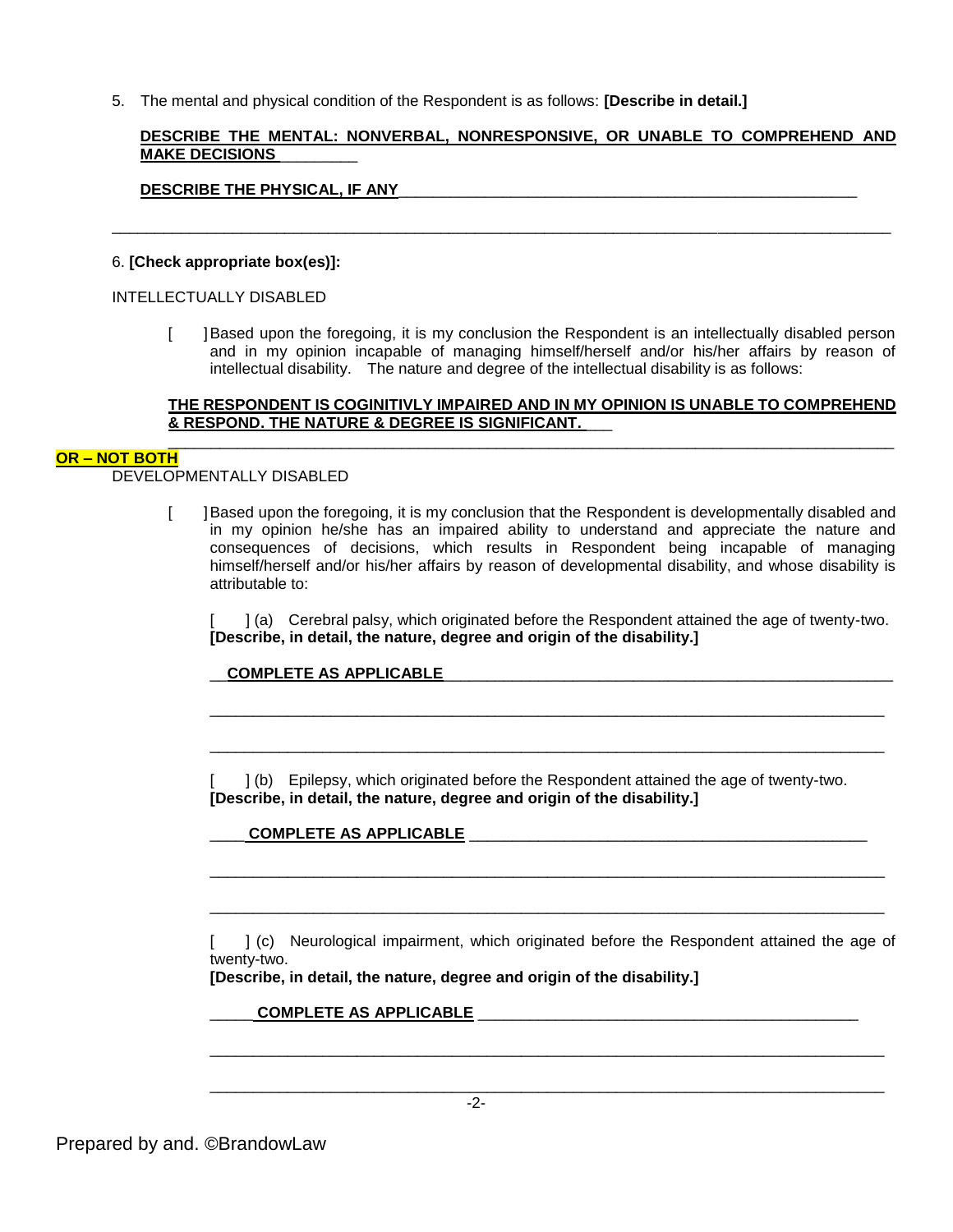[ ] (d) Autism, which originated before the Respondent attained the age of twenty-two. **[Describe, in detail, the nature, degree and origin of the disability.]**

\_\_\_\_\_\_\_\_\_\_\_\_\_\_\_\_\_\_\_\_\_\_\_\_\_\_\_\_\_\_\_\_\_\_\_\_\_\_\_\_\_\_\_\_\_\_\_\_\_\_\_\_\_\_\_\_\_\_\_\_\_\_\_\_\_\_\_\_\_\_\_\_\_\_\_\_\_\_

\_\_\_\_\_\_\_\_\_\_\_\_\_\_\_\_\_\_\_\_\_\_\_\_\_\_\_\_\_\_\_\_\_\_\_\_\_\_\_\_\_\_\_\_\_\_\_\_\_\_\_\_\_\_\_\_\_\_\_\_\_\_\_\_\_\_\_\_\_\_\_\_\_\_\_\_\_\_

\_\_\_\_\_\_\_\_\_\_\_\_\_\_\_\_\_\_\_\_\_\_\_\_\_\_\_\_\_\_\_\_\_\_\_\_\_\_\_\_\_\_\_\_\_\_\_\_\_\_\_\_\_\_\_\_\_\_\_\_\_\_\_\_\_\_\_\_\_\_\_\_\_\_\_\_\_\_

#### \_\_\_\_ **COMPLETE AS APPLICABLE** \_\_\_\_\_\_\_\_\_\_\_\_\_\_\_\_\_\_\_\_\_\_\_\_\_\_\_\_\_\_\_\_\_\_\_\_\_\_\_\_\_\_\_\_\_\_\_

[ ] (e) Traumatic head injury.

**[Describe, in detail, the nature, degree and origin of the disability.]**

#### \_\_\_\_\_\_ **COMPLETE AS APPLICABLE** \_\_\_\_\_\_\_\_\_\_\_\_\_\_\_\_\_\_\_\_\_\_\_\_\_\_\_\_\_\_\_\_\_\_\_\_\_\_\_\_\_\_\_\_\_

[ ] (f) A condition, which originated before the Respondent attained the age of twenty-two, found to be closely related to an intellectual disability, because such condition results in similar impairment of general intellectual functioning or adaptive behavior to that of intellectually disabled persons.

**[Describe in detail the condition, and the nature, degree and origin of the disability.]**

#### \_\_\_\_\_\_ **COMPLETE AS APPLICABLE** \_\_\_\_\_\_\_\_\_\_\_\_\_\_\_\_\_\_\_\_\_\_\_\_\_\_\_\_\_\_\_\_\_\_\_\_\_\_\_\_\_\_\_\_\_

[  $\Box$  (g) Dyslexia resulting from a disability described in subdivision (a) through (f) or an intellectual disability which condition originated before the Respondent attained the age of twenty-two.

\_\_\_\_\_\_\_\_\_\_\_\_\_\_\_\_\_\_\_\_\_\_\_\_\_\_\_\_\_\_\_\_\_\_\_\_\_\_\_\_\_\_\_\_\_\_\_\_\_\_\_\_\_\_\_\_\_\_\_\_\_\_\_\_\_\_\_\_\_\_\_\_\_\_\_\_\_\_

\_\_\_\_\_\_\_\_\_\_\_\_\_\_\_\_\_\_\_\_\_\_\_\_\_\_\_\_\_\_\_\_\_\_\_\_\_\_\_\_\_\_\_\_\_\_\_\_\_\_\_\_\_\_\_\_\_\_\_\_\_\_\_\_\_\_\_\_\_\_\_\_\_\_\_\_\_\_

**[Describe in detail the nature, degree and origin of the developmental disability or intellectual disability.]**

\_\_\_\_\_\_\_\_\_\_\_\_\_\_\_\_\_\_\_\_\_\_\_\_\_\_\_\_\_\_\_\_\_\_\_\_\_\_\_\_\_\_\_\_\_\_\_\_\_\_\_\_\_\_\_\_\_\_\_\_\_\_\_\_\_\_\_\_\_\_\_\_\_\_\_\_\_\_ \_\_\_\_\_\_\_\_\_\_\_\_\_\_\_\_\_\_\_\_\_\_\_\_\_\_\_\_\_\_\_\_\_\_\_\_\_\_\_\_\_\_\_\_\_\_\_\_\_\_\_\_\_\_\_\_\_\_\_\_\_\_\_\_\_\_\_\_\_\_\_\_\_\_\_\_\_\_

#### **COMPLETE AS APPLICABLE**  $\blacksquare$

7. **[Check appropriate box]:**

[X] The condition of the Respondent is permanent in nature or likely to continue indefinitely.

[ ] The condition of the Respondent is not permanent in nature nor likely to continue indefinitely.

#### 8. **[Check appropriate box]:**

- [X] There are no circumstances warranting Respondent's nonappearance at the hearing required by the court.
- [ ] Respondent's presence at the hearing should be dispensed with because he/she is medically incapable of being present to the extent that attendance is likely to result in physical harm to the Respondent. **[Explain in detail.]**

\_\_\_\_\_\_\_\_\_\_\_\_\_\_\_\_\_\_\_\_\_\_\_\_\_\_\_\_\_\_\_\_\_\_\_\_\_\_\_\_\_\_\_\_\_\_\_\_\_\_\_\_\_\_\_\_\_\_\_\_\_\_\_\_\_\_\_\_\_\_\_\_\_\_\_\_\_\_\_\_\_\_\_\_

\_\_\_\_\_\_\_\_\_\_\_\_\_\_\_\_\_\_\_\_\_\_\_\_\_\_\_\_\_\_\_\_\_\_\_\_\_\_\_\_\_\_\_\_\_\_\_\_\_\_\_\_\_\_\_\_\_\_\_\_\_\_\_\_\_\_\_\_\_\_\_\_\_\_\_\_\_\_\_\_\_\_\_\_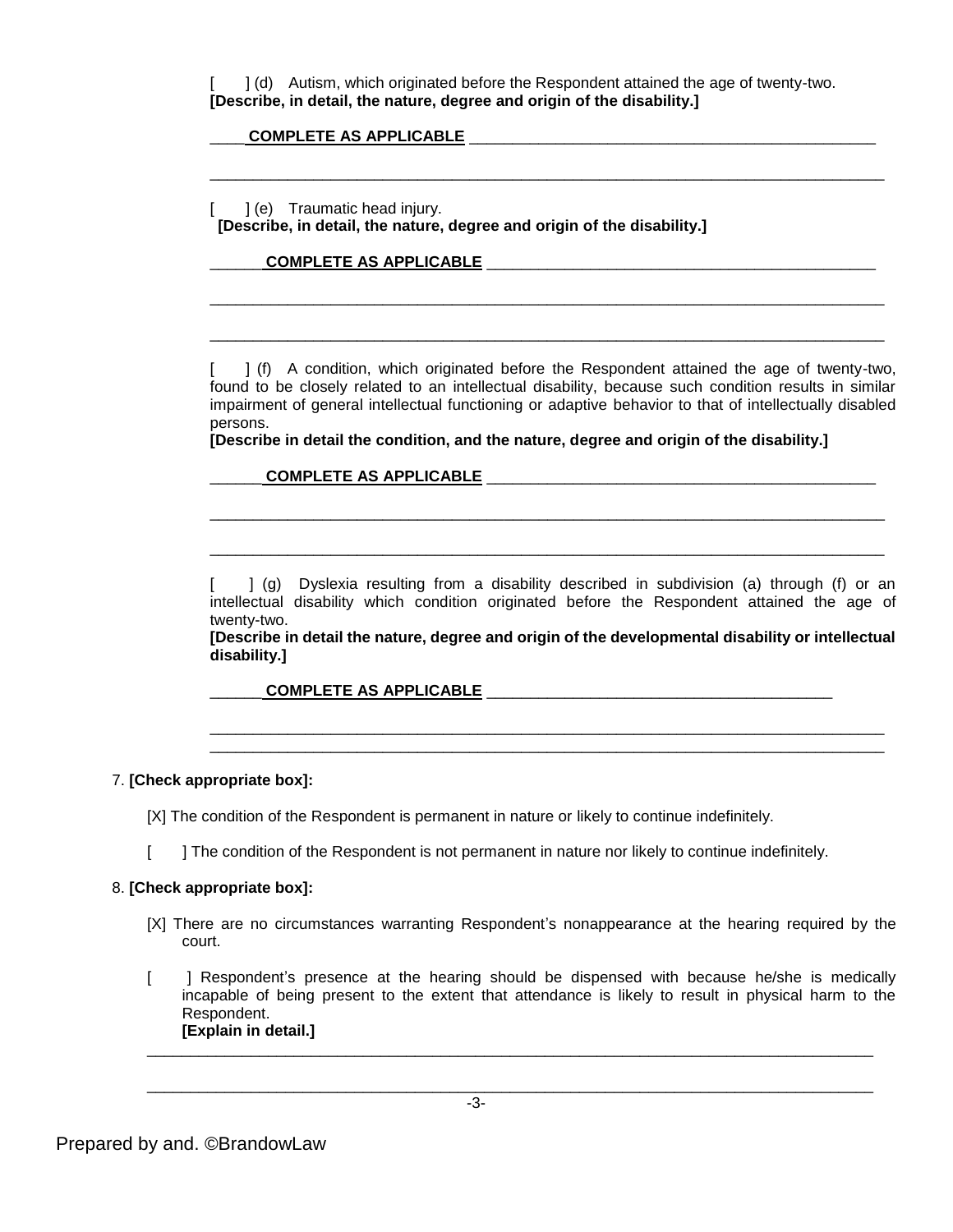[ ] Respondent's presence at the hearing should be dispensed with for the following reasons: **[Set forth facts and circumstances which would result in the court finding that the Respondent's presence at the hearing would not be in his/her best interest.]**

\_\_\_\_\_\_\_\_\_\_\_\_\_\_\_\_\_\_\_\_\_\_\_\_\_\_\_\_\_\_\_\_\_\_\_\_\_\_\_\_\_\_\_\_\_\_\_\_\_\_\_\_\_\_\_\_\_\_\_\_\_\_\_\_\_\_\_\_\_\_\_\_\_\_\_\_\_\_\_\_\_\_

\_\_\_\_\_\_\_\_\_\_\_\_\_\_\_\_\_\_\_\_\_\_\_\_\_\_\_\_\_\_\_\_\_\_\_\_\_\_\_\_\_\_\_\_\_\_\_\_\_\_\_\_\_\_\_\_\_\_\_\_\_\_\_\_\_\_\_\_\_\_\_\_\_\_\_\_\_\_\_\_\_\_

\_\_\_\_\_\_\_\_\_\_\_\_\_\_\_\_\_\_\_\_\_\_\_\_\_\_\_\_\_\_\_\_\_\_\_\_\_\_\_\_\_\_\_\_\_\_\_\_\_\_\_\_\_\_\_\_\_\_\_\_\_\_\_\_\_\_\_\_\_\_\_\_\_\_\_\_\_\_\_\_\_\_

#### 9. **[Check appropriate box for intellectually disabled person]:**

- [**X**] Based upon the foregoing, it is my conclusion that the Respondent **is not capable** of understanding and appreciating the nature and consequences of health care decisions, including the benefits and risks of and alternatives to any proposed health care, and of reaching an informed decision in order to promote his/her own well being. A health care decision **may include** a decision to withhold or withdraw life-sustaining treatment as defined in Section 1750-b(1) of the Surrogate's Court Procedure Act.
- [ ] Based upon the foregoing, it is my conclusion that the Respondent **is capable** of understanding and appreciating the nature and consequences of health care decisions, including the benefits and risks of and alternatives to any proposed health care, and of reaching an informed decision in order to promote his/her own well being. A health care decision **may include** a decision to withhold or withdraw life-sustaining treatment as defined in Section 1750-b(1) of the Surrogate's Court Procedure Act.

#### **OR – NOT BOTH**

## 10. **[Check appropriate box for a developmentally disabled person]:**

- [**X**] Based upon the foregoing, it is my conclusion that the Respondent has a developmental disability, as defined in Section 1.03 of the Mental Hygiene Law, which includes an intellectual disability, or results in a similar impairment of general intellectual functioning or adaptive behavior so that such person is incapable of managing himself or herself, and/or his or her affairs by reason of such developmental disability, and that the Respondent **is not capable** of understanding and appreciating the nature and consequences of health care decisions, including the benefits and risks of and alternatives to any proposed health care, and of reaching an informed decision in order to promote his/her own well being. A health care decision **may include** a decision to withhold or withdraw life-sustaining treatment as defined in Section 1750-b(1) of the Surrogate's Court Procedure Act.
- [ ] Based upon the foregoing, it is my conclusion that the Respondent **is capable** of understanding and appreciating the nature and consequences of health care decisions, including the benefits and risks of and alternatives to any proposed health care, and of reaching an informed decision in order to promote his/her own well being. A health care decision **may include** a decision to withhold or withdraw life-sustaining treatment as defined in Section 1750-b(1) of the Surrogate's Court Procedure Act.

Signature of Physician

\_\_\_\_\_\_\_\_\_\_\_\_\_\_\_\_\_\_\_\_\_\_\_\_\_\_\_\_\_\_\_\_\_\_\_\_\_\_\_

\_\_\_\_\_\_\_\_\_\_\_\_\_\_\_\_\_\_\_\_\_\_\_\_\_\_\_\_\_\_\_\_\_\_\_\_\_\_\_

Print Name

Dated: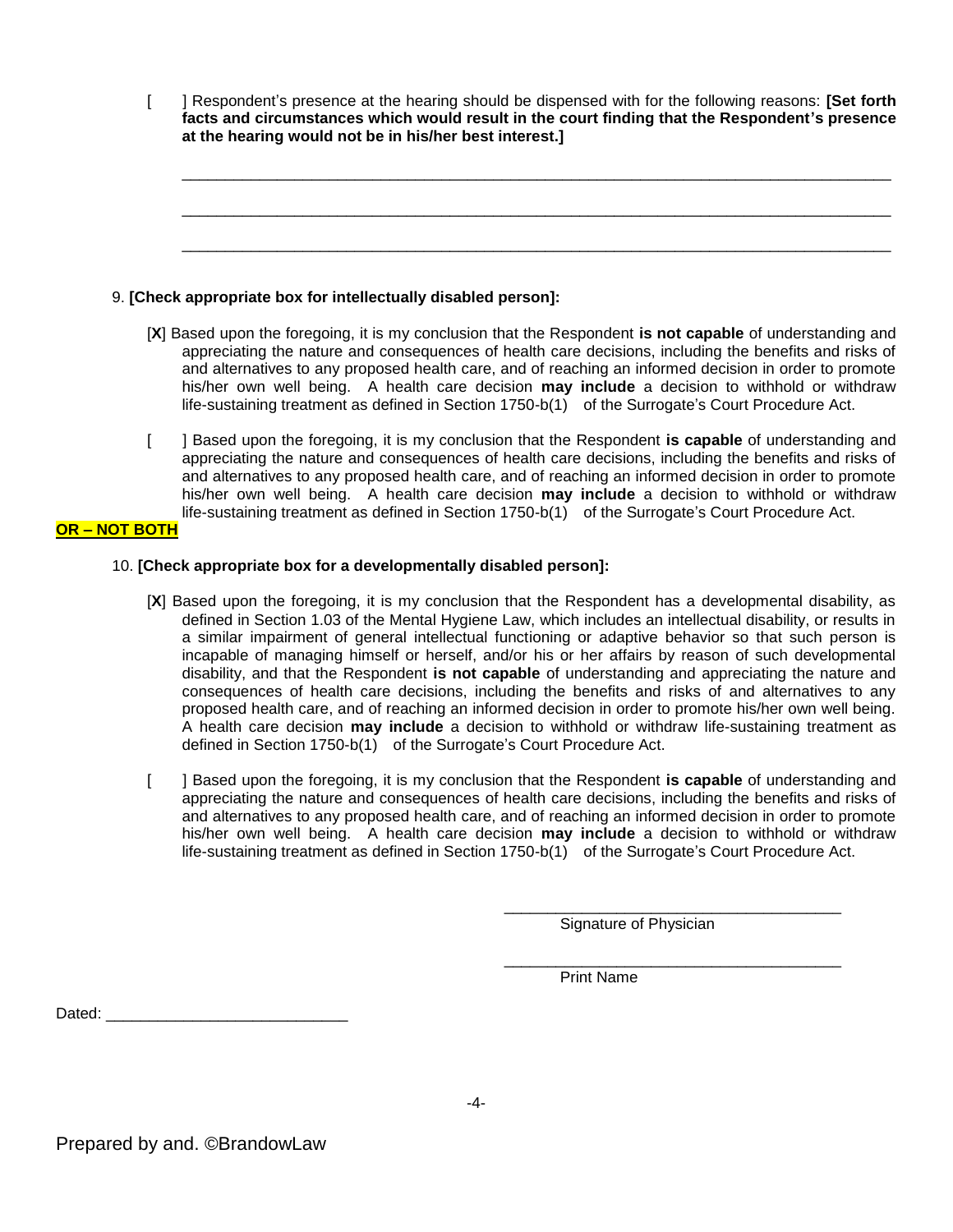| SURROGATE'S COURT OF THE STATE OF NEW YORK<br>COUNTY OF __ INSERT                                                                       |                                                                                             |  |  |  |  |
|-----------------------------------------------------------------------------------------------------------------------------------------|---------------------------------------------------------------------------------------------|--|--|--|--|
| Proceeding for the Appointment of a<br>Guardian for                                                                                     | <b>FOR THOSE NOT GUARDIAN/STANDBY</b>                                                       |  |  |  |  |
| <b>RESPONDENT</b>                                                                                                                       | <b>WAIVER OF PROCESS</b><br><b>RENUNCIATION AND CONSENT</b><br>TO APPOINTMENT OF A GUARDIAN |  |  |  |  |
| Pursuant to SCPA Article 17-A                                                                                                           |                                                                                             |  |  |  |  |
| The undersigned __PARENT/SIBLING/SPOUSE                                                                                                 | _____________________, whose permanent address is                                           |  |  |  |  |
| <b>ADDRESS</b>                                                                                                                          |                                                                                             |  |  |  |  |
| (Street and Number)                                                                                                                     | (City, Village, Town)                                                                       |  |  |  |  |
| (State)                                                                                                                                 | (Zip Code)                                                                                  |  |  |  |  |
| and who is a competent person over the age of eighteen (18) years and whose interest in the above-named proceeding is<br>as follows:    |                                                                                             |  |  |  |  |
| [Check appropriate interest] - <b>COMPLETE AS APPLICABLE</b>                                                                            |                                                                                             |  |  |  |  |
| ] Parent of the above-named alleged [ ] intellectually disabled person [<br>person.                                                     | ] developmentally disabled                                                                  |  |  |  |  |
| ] developmentally disabled<br>Spouse of the above-named alleged [ ] intellectually disabled person [<br>person.                         |                                                                                             |  |  |  |  |
| ] An adult child of the above-named alleged [<br>person.                                                                                | ] intellectually disabled person [<br>] developmentally disabled                            |  |  |  |  |
| ] An adult brother/sister of the above-named alleged [ ] intellectually disabled person                                                 | ] developmentally disabled person                                                           |  |  |  |  |
| 1 Other [Specify]<br>hereby personally appears in this proceeding and                                                                   |                                                                                             |  |  |  |  |
|                                                                                                                                         |                                                                                             |  |  |  |  |
| 1. renounces all right to apply as a guardian under Article 17-A of the SCPA                                                            |                                                                                             |  |  |  |  |
| 2. waives the issuance and service of process in this matter, and                                                                       |                                                                                             |  |  |  |  |
| 3. consents that <b>____PETITIONERS/GUARDIANS</b>                                                                                       | be named the Guardian(s) of the                                                             |  |  |  |  |
| person<br>] property<br>] person and property<br>] limited guardianship of the property<br>_STANDBY GUARDIAN OR N/A_<br>Guardian of the | be named the Standby                                                                        |  |  |  |  |
| ] person<br>] property<br>] person and property<br>] limited guardianship of the property                                               |                                                                                             |  |  |  |  |
| GMD-3 (4/2018)<br>$-1-$                                                                                                                 |                                                                                             |  |  |  |  |
| Prepared by and. ©BrandowLaw                                                                                                            |                                                                                             |  |  |  |  |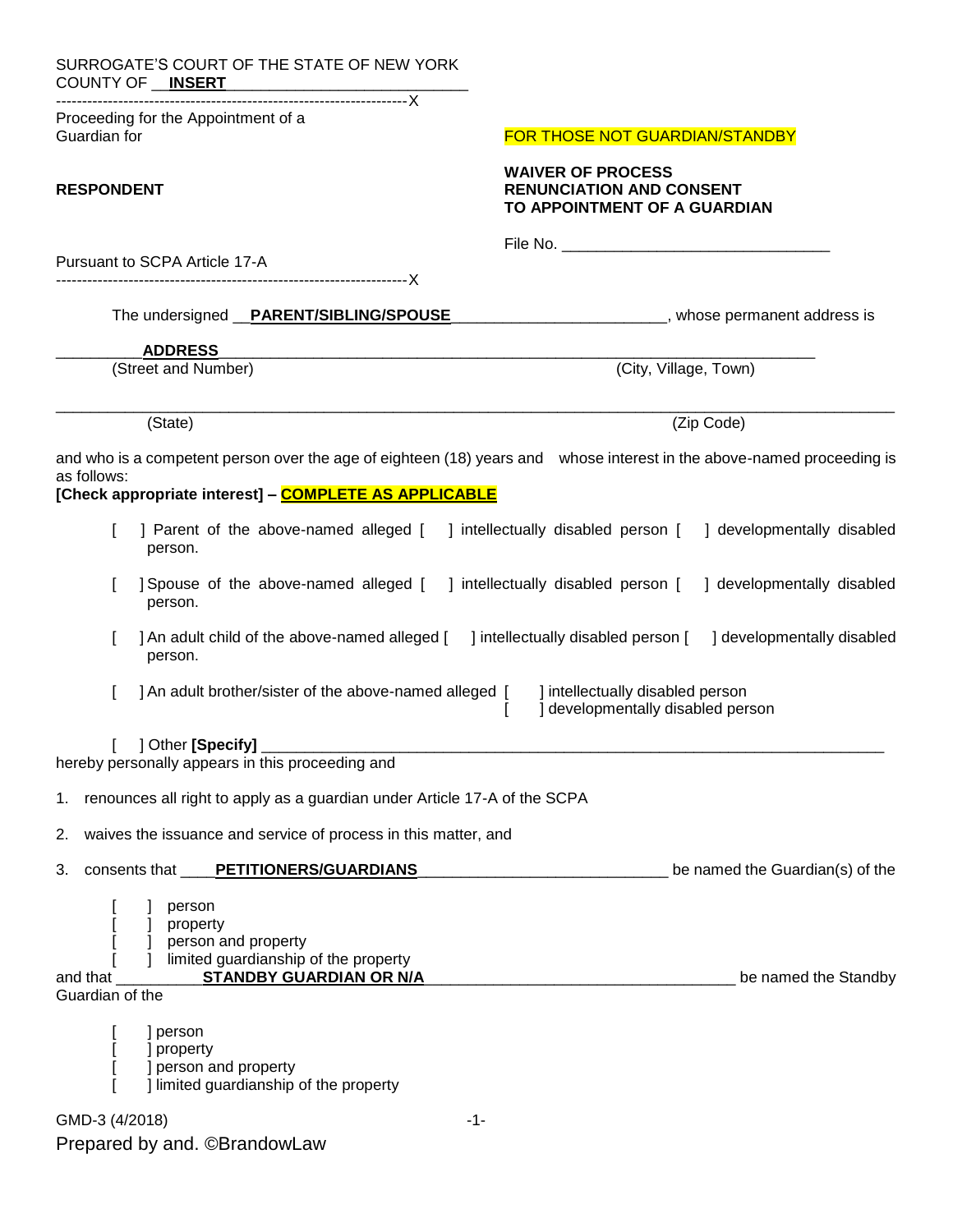# and that \_\_\_\_\_**FIRST ALTERNATE STANDBY GUARDIAN OR N/A**\_\_\_\_\_\_\_\_\_\_\_\_\_\_\_\_\_\_\_\_\_\_\_\_\_\_ be named the First

Alternate Standby Guardian of the

- [ ] person
- [ ] property
- [ ] person and property<br>[ ] limited guardianship
	- [ ] limited guardianship of the property

and that **SECOND ALTERNATE STANDBY GUARDIAN OR N/A**<br>Letteral and the named the

Second Alternate Standby Guardian of the

[ ] person [ ] property [ ] person and property<br>[ ] limited guardianship [ ] limited guardianship of the property

and that such letters may be granted to said person(s) or to any other person(s) entitled thereto without notice to the undersigned.

|                                                                                                                     |      | SIGN        |              |                             |
|---------------------------------------------------------------------------------------------------------------------|------|-------------|--------------|-----------------------------|
|                                                                                                                     |      |             | (Signature)  |                             |
| Date:                                                                                                               |      | <b>NAME</b> |              |                             |
|                                                                                                                     |      |             | (Print Name) |                             |
| STATE OF<br>COUNTY OF                                                                                               | SS.: |             |              |                             |
| On                                                                                                                  |      |             |              | , before me personally came |
| القروية ويتعاونه والمستحقق والمتلوث والمتحدث والمراوية والمتحا المستحقق والمتحدث والمتحال والمستحدث والمستحق المتحد |      |             |              |                             |

to me known to be the person described in and who executed the foregoing instrument. Such person duly swore to such instrument before me and duly acknowledged that he/she executed the same.

Notary Public Commission Expires: (Affix Notary Stamp or Seal)

\_\_\_\_\_\_\_\_\_\_\_\_\_\_\_\_\_\_\_\_\_\_\_\_\_\_\_\_\_\_\_\_\_\_\_\_\_\_\_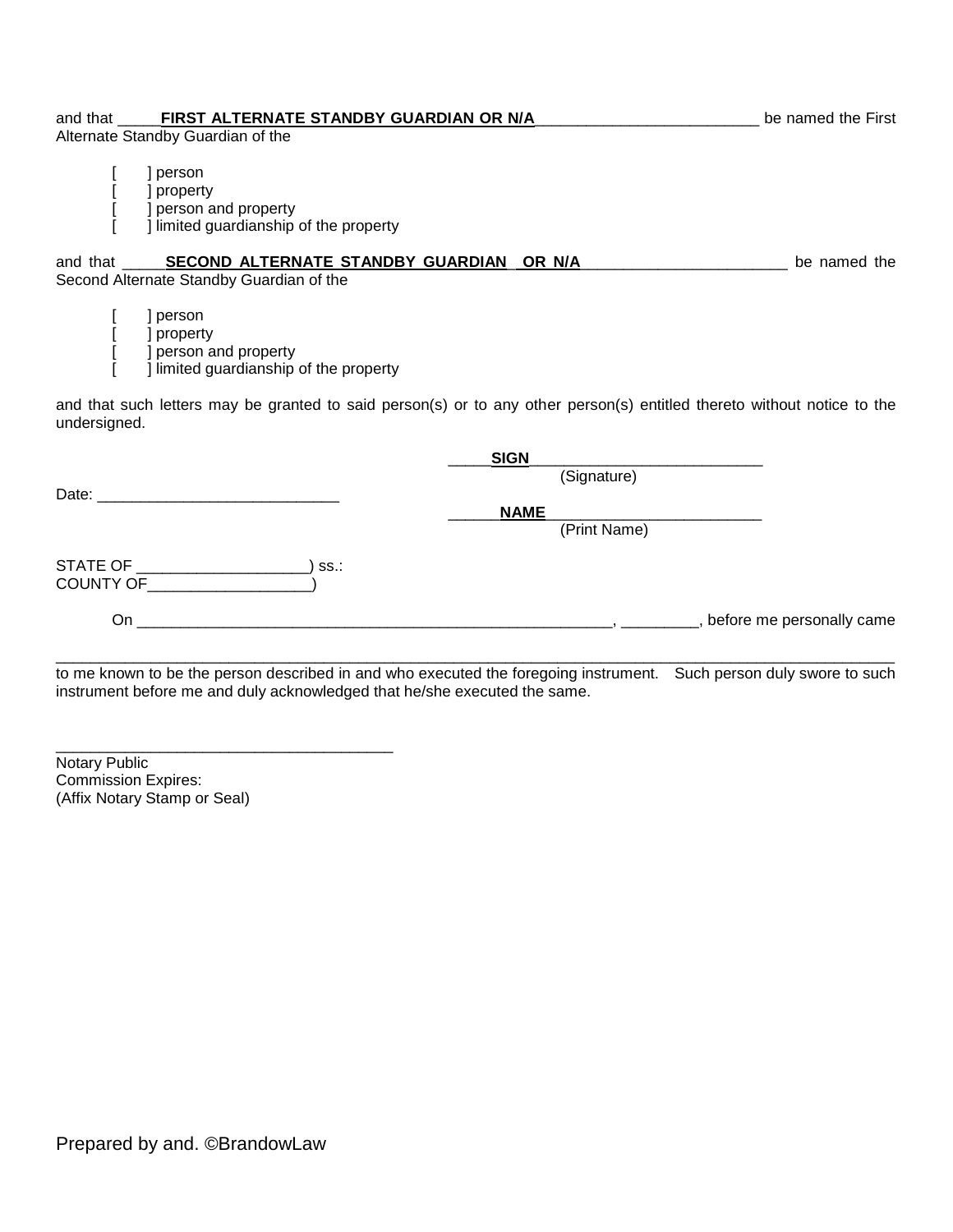SURROGATE'S COURT OF THE STATE OF NEW YORK COUNTY OF \_\_**INSERT**\_\_\_\_\_\_\_\_\_\_\_\_\_\_\_\_\_\_\_\_\_\_\_\_\_\_\_\_

--------------------------------------------------------------------X Proceeding for the Appointment of a Guardian for

Pursuant to SCPA Article 17-A

#### **CONSENT, OATH AND RESPONDENT DESIGNATION**

File No.

| Pursuant to SCPA Article 17-A |  |      |
|-------------------------------|--|------|
| STATE OF NEW YORK             |  |      |
| COUNTY OF INSERT              |  | SS.: |

\_\_\_**NAME**\_\_\_\_\_\_\_\_\_\_\_\_\_\_\_\_\_\_\_\_\_\_\_\_\_\_\_\_\_\_\_\_\_\_\_\_\_\_\_\_\_\_\_\_\_\_\_\_\_\_\_, being duly sworn, deposes and says: I am an adult competent person and I do hereby consent to the relief requested in the petition and my appointment as [ ] standby guardian [ ] first alternate standby guardian [ ] second alternate standby guardian of the [ ] person

[ ] property I person and property

[ ] limited guardianship of the property

of the above-named Respondent and I waive the issuance and service of process upon me herein. I will make an application for confirmation in accordance with SCPA '1757 and will be subject to a formal hearing if the Respondent is eighteen years of age or over. I agree that upon the death, incapacity, renunciation or removal of the last guardian who has been designated to serve prior to me, I will immediately assume the duties of guardian

- of the [ ] person
	- [ ] property

[ ] person and property

[ ] limited guardianship of the property

and will seek to have this Court confirm my appointment within (180) days of my assumption of duties.

1. OATH OF [ ] STANDBY GUARDIAN [ ] FIRST ALTERNATE STANDBY GUARDIAN [ ] SECOND ALTERNATE STANDBY GUARDIAN: I am over eighteen (18) years of, that I will well, faithfully and honestly discharge the duties of [ ] standby quardian [ ] first alternate standby quardian [ ] second alternate standby quardian

- of the [ ] person
	- [ ] property
	- [ ] person and property
		- [ ] limited guardianship of the property

of the above named Respondent, that I am acquainted with the estate of the Respondent; and that I am not ineligible to receive letters.

2. DESIGNATION OF CLERK FOR SERVICE OF PROCESS: I do hereby designate the Clerk of the Surrogate's<br>County, and his/her successor in office, as a person on whom service of any process County, and his/her successor in office, as a person on whom service of any process issuing from such Surrogate's Court may be made, in like manner and with like effect as if it were served personally upon me whenever I cannot be found and served within the State of New York after due diligence used.

GMD-4 (4/2018) -1-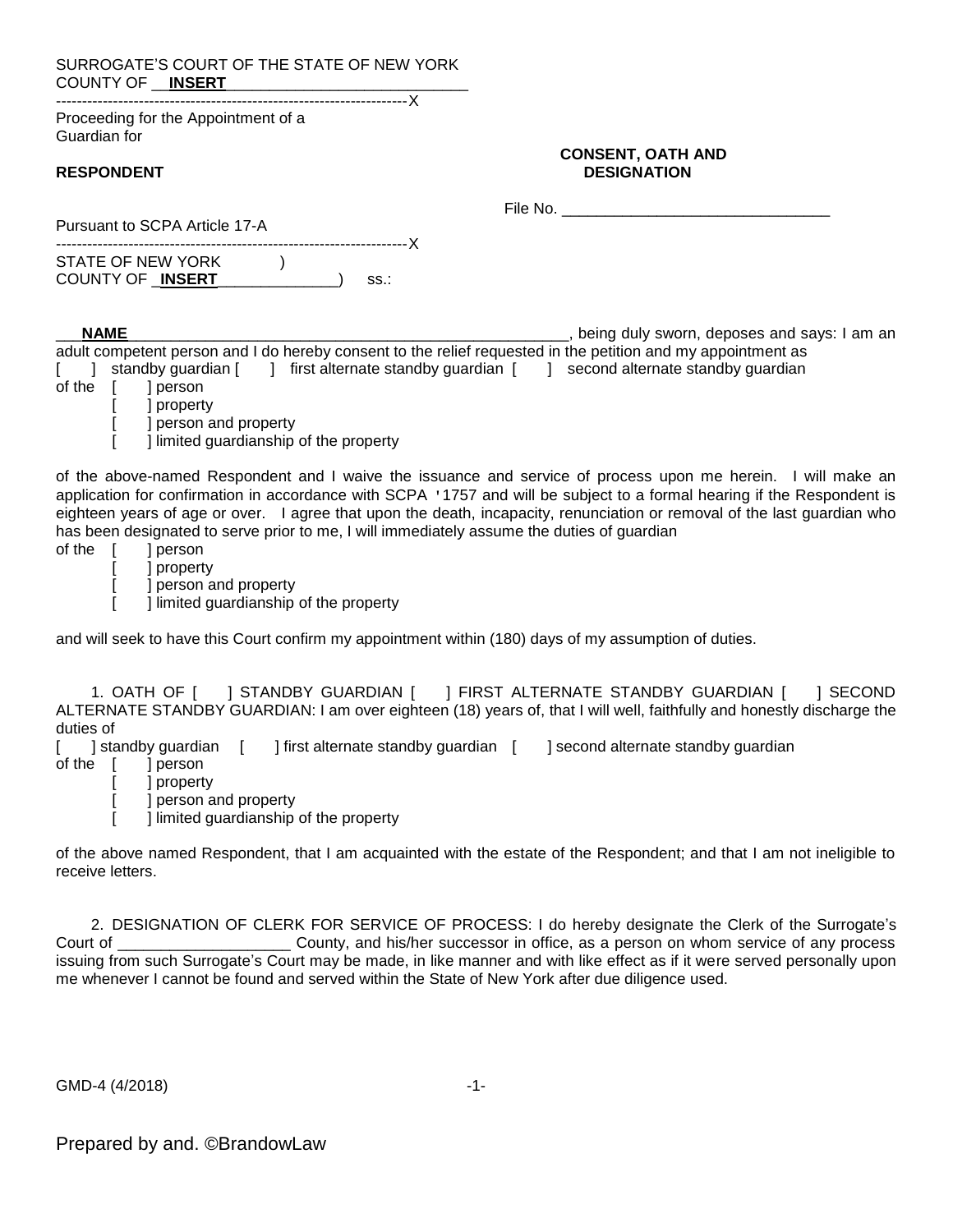| My permanent address is : _ | <b>ADDRESS</b>   |                     |                                  |                           |
|-----------------------------|------------------|---------------------|----------------------------------|---------------------------|
|                             | (Street Address) | (City/Town/Village) | (State)                          | (Zip)                     |
|                             |                  | <b>SIGN</b>         |                                  |                           |
|                             |                  |                     | (Signature of Proposed Guardian) |                           |
|                             |                  | <b>NAME</b>         |                                  |                           |
|                             |                  | (Print Name)        |                                  |                           |
|                             |                  |                     |                                  |                           |
| On                          |                  |                     |                                  | before me personally came |

 $\Box$ to me known to be the person described in and who executed the foregoing instrument. Such person duly swore to such instrument before me and duly acknowledged that he/she executed the same.

Notary Public Commission Expires: (Affix Notary Stamp or Seal)

\_\_\_\_\_\_\_\_\_\_\_\_\_\_\_\_\_\_\_\_\_\_\_\_\_\_\_\_\_\_\_\_\_\_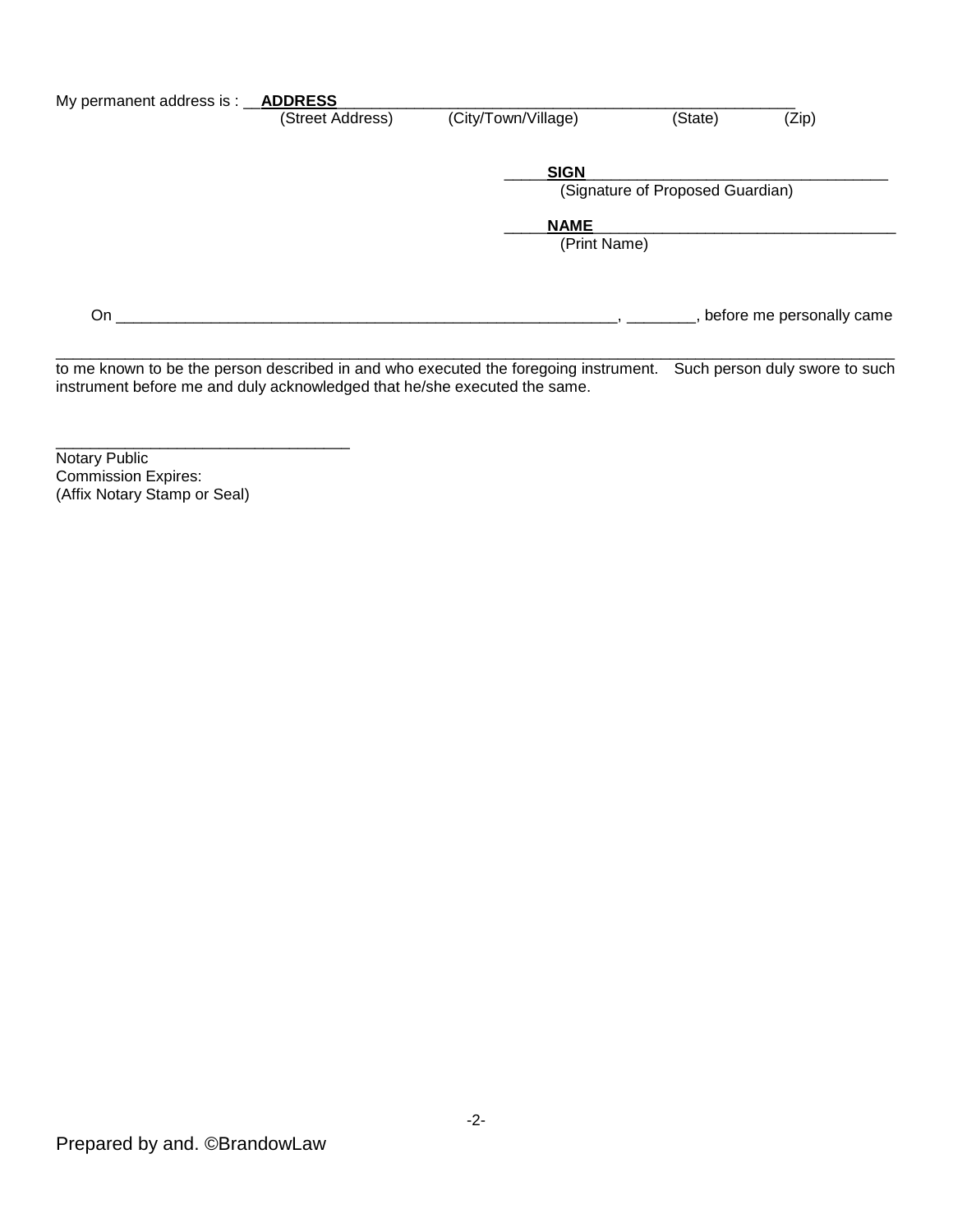| File No. |
|----------|
|          |

# SURROGATE'S COURT- COUNTY

# 17-A GUARDIANSHIP CITATION

# THE PEOPLE OF THE STATE OF NEW YORK

By the Grace of God Free and Independent

# TO: **RESPONDENT AND OTHERS AS APPLICABLE**

| A petition having been filed by <b>PETITIONERS</b><br>domiciled at <b>ADDRESS</b>                                                                                                           | who is/are                                                                                                                                                                                                                                           |  |  |  |  |
|---------------------------------------------------------------------------------------------------------------------------------------------------------------------------------------------|------------------------------------------------------------------------------------------------------------------------------------------------------------------------------------------------------------------------------------------------------|--|--|--|--|
| YOU ARE HEREBY CITED TO SHOW CAUSE before the Surrogate's Court, INSERT<br><b>LEAVE BLANK</b> noon of that day, why letters of guardianship of the                                          | County, at<br>_ <u>ADDRESS____________</u> ,_New_York,on _____ <mark>LEAVE_BLANK</mark> _______,_ <sub>_</sub> _______, at <mark>LEAVE_BLANK</mark> _o'clock_in_the                                                                                  |  |  |  |  |
| ] person<br>] property<br>] person and property<br>] limited guardianship of the property<br><b>RESPONDENT</b> ____________ should not be granted to __PETITIONERS/GUARDIANS_<br>of         |                                                                                                                                                                                                                                                      |  |  |  |  |
|                                                                                                                                                                                             |                                                                                                                                                                                                                                                      |  |  |  |  |
| ] person<br>] property                                                                                                                                                                      |                                                                                                                                                                                                                                                      |  |  |  |  |
| ] person and property                                                                                                                                                                       |                                                                                                                                                                                                                                                      |  |  |  |  |
| ] limited guardianship of the property                                                                                                                                                      |                                                                                                                                                                                                                                                      |  |  |  |  |
| <b>RESPONDENT</b><br>_______________________________ should not be granted;<br>of<br>why the appointment of ___NAME OF FIRST ALTERNATE STANDBY__ as First Alternate Standby Guardian of the |                                                                                                                                                                                                                                                      |  |  |  |  |
| ] person                                                                                                                                                                                    |                                                                                                                                                                                                                                                      |  |  |  |  |
| ] property<br>] person and property                                                                                                                                                         |                                                                                                                                                                                                                                                      |  |  |  |  |
| ] limited guardianship of the property                                                                                                                                                      |                                                                                                                                                                                                                                                      |  |  |  |  |
|                                                                                                                                                                                             |                                                                                                                                                                                                                                                      |  |  |  |  |
| of <u>RESPONDENT</u><br>why the appointment of <b>NAME OF SECOND ALTERNATE STANDBY</b> as Second Alternate Standby Guardian of the<br>] person                                              |                                                                                                                                                                                                                                                      |  |  |  |  |
| ] property                                                                                                                                                                                  |                                                                                                                                                                                                                                                      |  |  |  |  |
| ] person and property                                                                                                                                                                       |                                                                                                                                                                                                                                                      |  |  |  |  |
| ] limited guardianship of the property<br>of                                                                                                                                                |                                                                                                                                                                                                                                                      |  |  |  |  |
|                                                                                                                                                                                             |                                                                                                                                                                                                                                                      |  |  |  |  |
| and why a hearing [X] should be held [ ] should not be held;<br>and why the appearance of Respondent [ ] should be [X] should not be required at the hearing;                               |                                                                                                                                                                                                                                                      |  |  |  |  |
|                                                                                                                                                                                             | and why the guardian(s) of the person should not be authorized and empowered to make all decisions with respect to the                                                                                                                               |  |  |  |  |
|                                                                                                                                                                                             | medical and dental needs of the Respondent and to render consent to any medical procedures which are necessary to the                                                                                                                                |  |  |  |  |
|                                                                                                                                                                                             | health and welfare of the Respondent, unless the court directs otherwise. A health care decision may include a decision<br>to withhold or withdraw life-sustaining treatment as defined in Section 1750-b(1) of the Surrogate's Court Procedure Act. |  |  |  |  |
| [State further relief requested]                                                                                                                                                            |                                                                                                                                                                                                                                                      |  |  |  |  |
| Dated, Attested and Sealed,                                                                                                                                                                 | HON.                                                                                                                                                                                                                                                 |  |  |  |  |
| $\overline{\phantom{a}}$                                                                                                                                                                    | Surrogate                                                                                                                                                                                                                                            |  |  |  |  |
| (Seal)                                                                                                                                                                                      |                                                                                                                                                                                                                                                      |  |  |  |  |
|                                                                                                                                                                                             | , Chief Clerk                                                                                                                                                                                                                                        |  |  |  |  |
| Attorney for Petitioner(s): __ <b>NOT APPLICABLE</b>                                                                                                                                        |                                                                                                                                                                                                                                                      |  |  |  |  |
| Address of Attorney: <b>NOT APPLICABLE</b>                                                                                                                                                  |                                                                                                                                                                                                                                                      |  |  |  |  |

**[Note: This citation is served upon you as required by law. You are not required to appear. If you fail to appear it will be assumed you do not object to the relief requested. You have a right to have an attorney appear for you.]** GMD-7 (4/2018)

Prepared by and. ©BrandowLaw